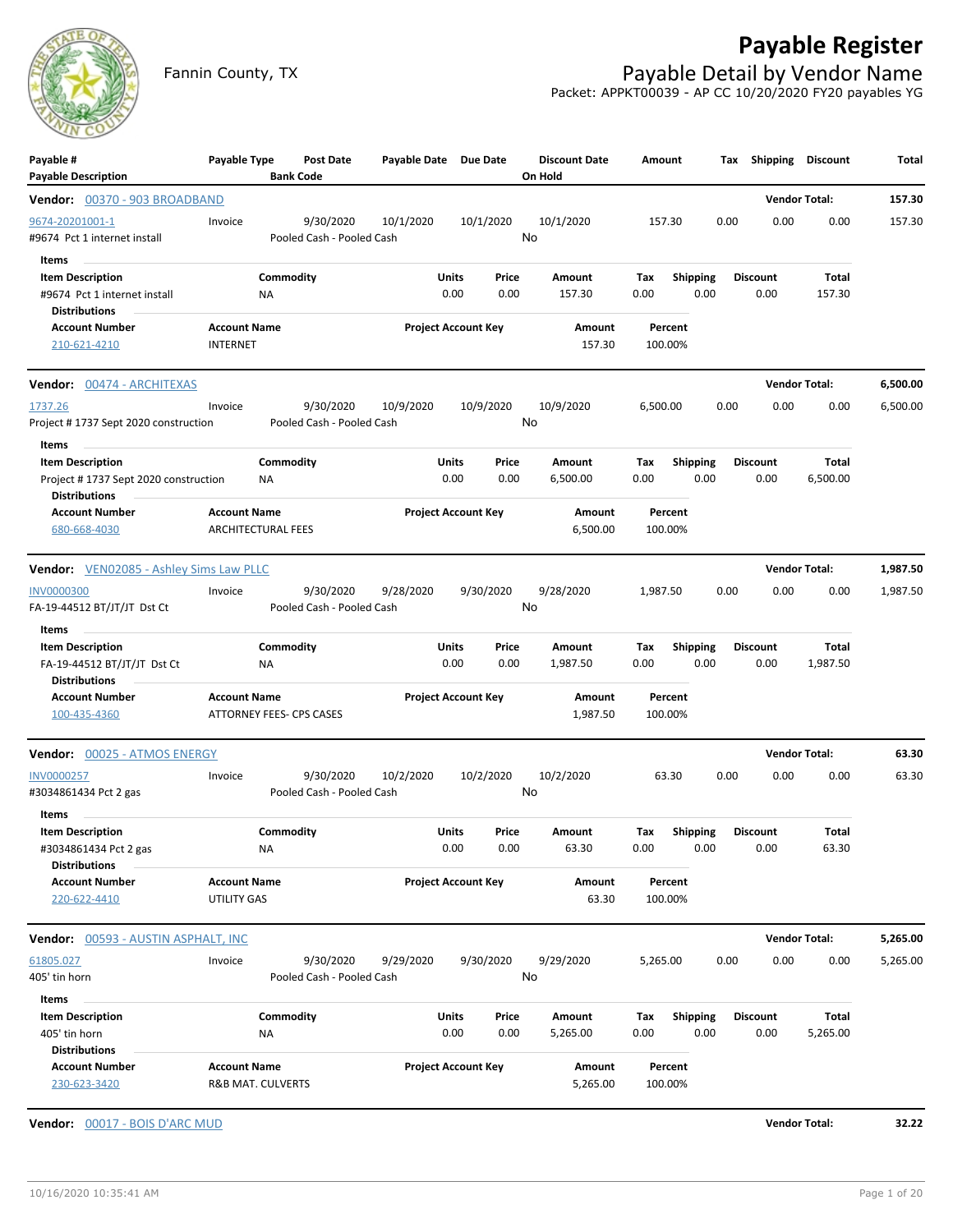| Payable Register                                                                |                                             |                  |                                        |              |                                |                 |                         |             |                    |      |      |                         |                       | Packet: APPKT00039 - AP CC 10/20/2020 FY20 payables YG |
|---------------------------------------------------------------------------------|---------------------------------------------|------------------|----------------------------------------|--------------|--------------------------------|-----------------|-------------------------|-------------|--------------------|------|------|-------------------------|-----------------------|--------------------------------------------------------|
| Payable #<br><b>Payable Description</b>                                         | Payable Type                                | <b>Bank Code</b> | <b>Post Date</b>                       | Payable Date | <b>Due Date</b>                | On Hold         | <b>Discount Date</b>    | Amount      |                    |      |      |                         | Tax Shipping Discount | Total                                                  |
| <b>INV0000256</b><br>Pct 3 water                                                | Invoice                                     |                  | 9/30/2020<br>Pooled Cash - Pooled Cash | 9/29/2020    | 9/30/2020                      | 9/29/2020<br>No |                         |             | 32.22              |      | 0.00 | 0.00                    | 0.00                  | 32.22                                                  |
| Items                                                                           |                                             |                  |                                        |              |                                |                 |                         |             |                    |      |      |                         |                       |                                                        |
| <b>Item Description</b><br>Pct 3 water                                          |                                             | Commodity<br>ΝA  |                                        |              | Units<br>Price<br>0.00<br>0.00 |                 | Amount<br>32.22         | Tax<br>0.00 | <b>Shipping</b>    | 0.00 |      | <b>Discount</b><br>0.00 | Total<br>32.22        |                                                        |
| <b>Distributions</b>                                                            |                                             |                  |                                        |              |                                |                 |                         |             |                    |      |      |                         |                       |                                                        |
| <b>Account Number</b><br>230-623-4420                                           | <b>Account Name</b><br>UTILITY WATER        |                  |                                        |              | <b>Project Account Key</b>     |                 | Amount<br>32.22         |             | Percent<br>100.00% |      |      |                         |                       |                                                        |
| <b>Vendor:</b> 00116 - BONHAM VETERINARY CLINIC                                 |                                             |                  |                                        |              |                                |                 |                         |             |                    |      |      |                         | <b>Vendor Total:</b>  | 211.00                                                 |
| INV0000239<br>#1591 Canine Rabies testing                                       | Invoice                                     |                  | 9/30/2020<br>Pooled Cash - Pooled Cash | 9/28/2020    | 9/30/2020                      | 9/28/2020<br>No |                         | 211.00      |                    |      | 0.00 | 0.00                    | 0.00                  | 211.00                                                 |
| Items                                                                           |                                             |                  |                                        |              |                                |                 |                         |             |                    |      |      |                         |                       |                                                        |
| <b>Item Description</b><br>#1591 Canine Rabies testing<br><b>Distributions</b>  |                                             | Commodity<br>ΝA  |                                        |              | Units<br>Price<br>0.00<br>0.00 |                 | Amount<br>211.00        | Tax<br>0.00 | Shipping           | 0.00 |      | <b>Discount</b><br>0.00 | Total<br>211.00       |                                                        |
| <b>Account Number</b><br>100-555-4410                                           | <b>Account Name</b>                         |                  | ANIMAL CONTROL OFFICER/SERVICES        |              | <b>Project Account Key</b>     |                 | Amount<br>211.00        |             | Percent<br>100.00% |      |      |                         |                       |                                                        |
| Vendor: 00046 - BONHAM, CITY OF                                                 |                                             |                  |                                        |              |                                |                 |                         |             |                    |      |      |                         | <b>Vendor Total:</b>  | 45,000.00                                              |
| INV0000301<br>Sept EMS contract                                                 | Invoice                                     |                  | 9/30/2020<br>Pooled Cash - Pooled Cash | 9/16/2020    | 9/30/2020                      | 9/16/2020<br>No |                         | 45,000.00   |                    |      | 0.00 | 0.00                    | 0.00                  | 45,000.00                                              |
| Items                                                                           |                                             |                  |                                        |              |                                |                 |                         |             |                    |      |      |                         |                       |                                                        |
| <b>Item Description</b>                                                         |                                             | Commodity        |                                        |              | Units<br>Price                 |                 | Amount                  | Tax         | <b>Shipping</b>    |      |      | <b>Discount</b>         | Total                 |                                                        |
| Sept EMS contract                                                               |                                             | ΝA               |                                        |              | 0.00<br>0.00                   |                 | 45,000.00               | 0.00        |                    | 0.00 |      | 0.00                    | 45,000.00             |                                                        |
| <b>Distributions</b><br><b>Account Number</b>                                   | <b>Account Name</b>                         |                  |                                        |              | <b>Project Account Key</b>     |                 | Amount                  |             | Percent            |      |      |                         |                       |                                                        |
| 100-540-4170                                                                    | <b>EMS SERVICE</b>                          |                  |                                        |              |                                |                 | 45,000.00               |             | 100.00%            |      |      |                         |                       |                                                        |
| <b>Vendor:</b> 00725 - BRANNAN, QUIENCY SMITH                                   |                                             |                  |                                        |              |                                |                 |                         |             |                    |      |      |                         | <b>Vendor Total:</b>  | 288.00                                                 |
| INV0000289<br>CR-19-27149 Rodriguez Dst Ct                                      | Invoice                                     |                  | 9/30/2020<br>Pooled Cash - Pooled Cash | 9/28/2020    | 9/30/2020                      | 9/28/2020<br>No |                         | 144.00      |                    |      | 0.00 | 0.00                    | 0.00                  | 144.00                                                 |
| Items                                                                           |                                             | Commodity        |                                        |              | Units<br>Price                 |                 |                         | Tax         |                    |      |      | <b>Discount</b>         | Total                 |                                                        |
| <b>Item Description</b><br>CR-19-27149 Rodriguez Dst Ct<br><b>Distributions</b> |                                             | ΝA               |                                        |              | 0.00<br>0.00                   |                 | Amount<br>144.00        | 0.00        | <b>Shipping</b>    | 0.00 |      | 0.00                    | 144.00                |                                                        |
| <b>Account Number</b><br>100-435-4370                                           | <b>Account Name</b><br><b>ATTORNEY FEES</b> |                  |                                        |              | <b>Project Account Key</b>     |                 | Amount<br>144.00        |             | Percent<br>100.00% |      |      |                         |                       |                                                        |
| INV0000290<br>CR-20-27556 VanHooser Dst Ct                                      | Invoice                                     |                  | 9/30/2020<br>Pooled Cash - Pooled Cash | 9/7/2020     | 9/30/2020                      | 9/7/2020<br>No  |                         | 144.00      |                    |      | 0.00 | 0.00                    | 0.00                  | 144.00                                                 |
| Items                                                                           |                                             |                  |                                        |              |                                |                 |                         |             |                    |      |      |                         |                       |                                                        |
| <b>Item Description</b><br>CR-20-27556 VanHooser Dst Ct<br><b>Distributions</b> |                                             | Commodity<br>ΝA  |                                        |              | Units<br>Price<br>0.00<br>0.00 |                 | <b>Amount</b><br>144.00 | Tax<br>0.00 | Shipping           | 0.00 |      | <b>Discount</b><br>0.00 | Total<br>144.00       |                                                        |
| <b>Account Number</b><br>100-435-4370                                           | <b>Account Name</b><br><b>ATTORNEY FEES</b> |                  |                                        |              | <b>Project Account Key</b>     |                 | Amount<br>144.00        |             | Percent<br>100.00% |      |      |                         |                       |                                                        |
| Vendor: 00581 - CINTAS CORPORATION #163                                         |                                             |                  |                                        |              |                                |                 |                         |             |                    |      |      |                         | <b>Vendor Total:</b>  | 1,015.92                                               |
| 4060471144<br>#13494452 Pct 2 uniforms                                          | Invoice                                     |                  | 9/30/2020<br>Pooled Cash - Pooled Cash | 9/2/2020     | 9/30/2020                      | 9/2/2020<br>No  |                         |             | 68.22              |      | 0.00 | 0.00                    | 0.00                  | 68.22                                                  |
| Items                                                                           |                                             |                  |                                        |              |                                |                 |                         |             |                    |      |      |                         |                       |                                                        |
| <b>Item Description</b>                                                         |                                             | Commodity        |                                        |              | Units<br>Price                 |                 | Amount                  | Tax         | <b>Shipping</b>    |      |      | <b>Discount</b>         | Total                 |                                                        |
| #13494452 Pct 2 uniforms<br><b>Distributions</b>                                |                                             | ΝA               |                                        |              | 0.00<br>0.00                   |                 | 68.22                   | 0.00        |                    | 0.00 |      | 0.00                    | 68.22                 |                                                        |
| <b>Account Number</b>                                                           | <b>Account Name</b>                         |                  |                                        |              | <b>Project Account Key</b>     |                 | Amount                  |             | Percent            |      |      |                         |                       |                                                        |
| 220-622-3950                                                                    | <b>UNIFORMS</b>                             |                  |                                        |              |                                |                 | 68.22                   |             | 100.00%            |      |      |                         |                       |                                                        |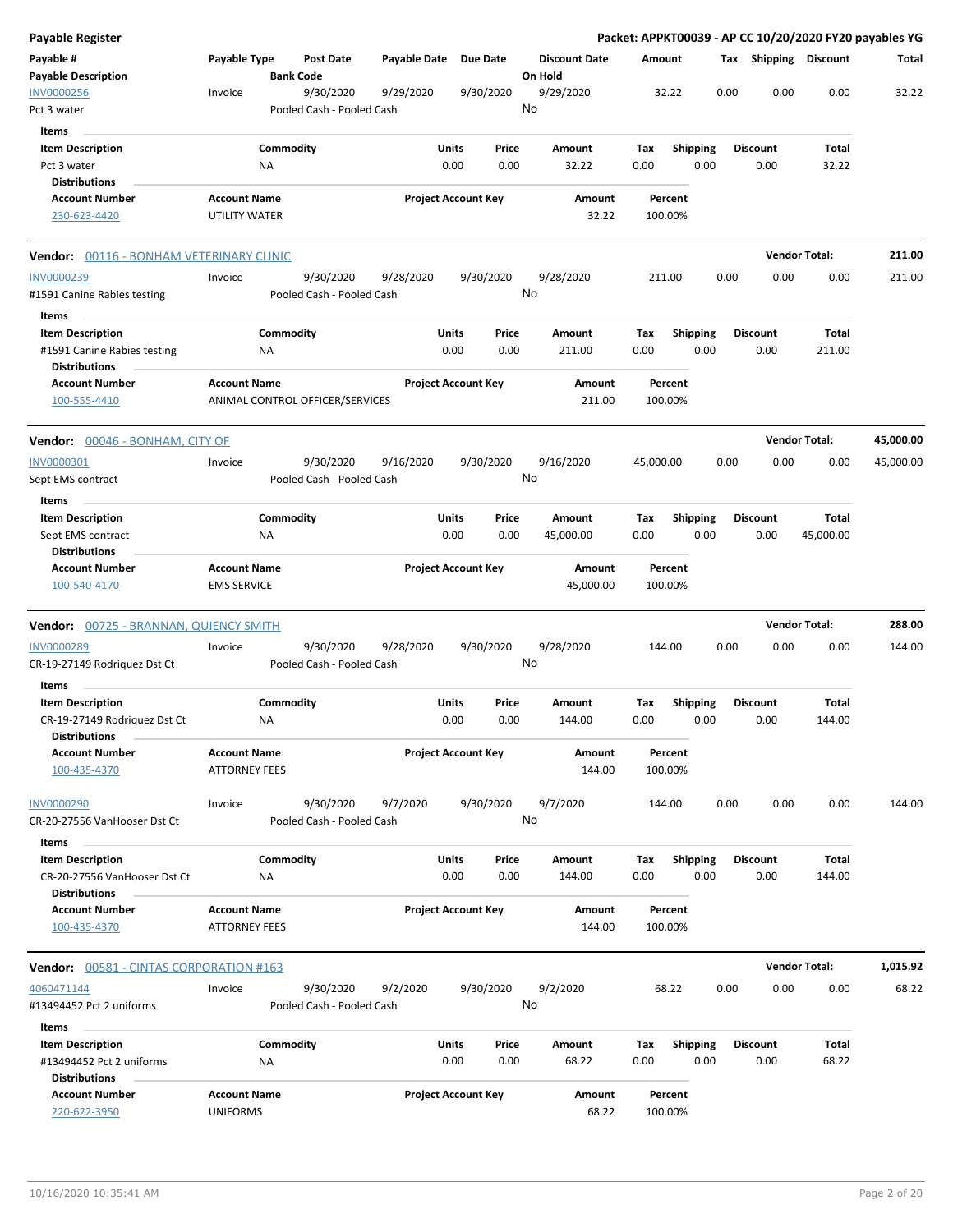| Payable Register                                    |                                        |                                        |                       |                                |                      | Packet: APPKT00039 - AP CC 10/20/2020 FY20 payables YG |                         |                       |        |        |
|-----------------------------------------------------|----------------------------------------|----------------------------------------|-----------------------|--------------------------------|----------------------|--------------------------------------------------------|-------------------------|-----------------------|--------|--------|
| Payable #                                           | Payable Type                           | Post Date                              | Payable Date Due Date |                                | <b>Discount Date</b> | Amount                                                 |                         | Tax Shipping Discount |        | Total  |
| <b>Payable Description</b>                          |                                        | <b>Bank Code</b>                       |                       |                                | On Hold              |                                                        |                         |                       |        |        |
| 4060471394<br>#13494346 Pct 4 uniforms              | Invoice                                | 9/30/2020<br>Pooled Cash - Pooled Cash | 9/2/2020              | 9/30/2020                      | 9/2/2020<br>No       | 59.03                                                  | 0.00                    | 0.00                  | 0.00   | 59.03  |
| Items                                               |                                        |                                        |                       |                                |                      |                                                        |                         |                       |        |        |
| <b>Item Description</b>                             |                                        | Commodity                              |                       | Units<br>Price                 | Amount               | Tax                                                    | <b>Shipping</b>         | <b>Discount</b>       | Total  |        |
| #13494346 Pct 4 uniforms                            |                                        | ΝA                                     |                       | 0.00<br>0.00                   | 59.03                | 0.00                                                   | 0.00                    | 0.00                  | 59.03  |        |
| <b>Distributions</b>                                |                                        |                                        |                       |                                |                      |                                                        |                         |                       |        |        |
| <b>Account Number</b>                               | <b>Account Name</b>                    |                                        |                       | <b>Project Account Key</b>     | Amount               | Percent                                                |                         |                       |        |        |
| 240-624-3950                                        | <b>UNIFORMS</b>                        |                                        |                       |                                | 59.03                | 100.00%                                                |                         |                       |        |        |
| 4061096673                                          | Invoice                                | 9/30/2020                              | 9/9/2020              | 9/30/2020                      | 9/9/2020             | 62.91                                                  | 0.00                    | 0.00                  | 0.00   | 62.91  |
| #13494452 Pct 2 uniforms<br>Items                   |                                        | Pooled Cash - Pooled Cash              |                       |                                | No                   |                                                        |                         |                       |        |        |
| <b>Item Description</b>                             |                                        | Commodity                              |                       | Units<br>Price                 | Amount               | Tax                                                    | <b>Shipping</b>         | <b>Discount</b>       | Total  |        |
| #13494452 Pct 2 uniforms                            |                                        | NA                                     |                       | 0.00<br>0.00                   | 62.91                | 0.00                                                   | 0.00                    | 0.00                  | 62.91  |        |
| <b>Distributions</b>                                |                                        |                                        |                       |                                |                      |                                                        |                         |                       |        |        |
| <b>Account Number</b><br>220-622-3950               | <b>Account Name</b><br><b>UNIFORMS</b> |                                        |                       | <b>Project Account Key</b>     | Amount<br>62.91      | Percent<br>100.00%                                     |                         |                       |        |        |
| 4061096696                                          | Invoice                                | 9/30/2020                              | 9/9/2020              | 9/30/2020                      | 9/9/2020             | 497.25                                                 | 0.00                    | 0.00                  | 0.00   | 497.25 |
| #13494346 Pct 4 uniforms                            |                                        | Pooled Cash - Pooled Cash              |                       |                                | No                   |                                                        |                         |                       |        |        |
|                                                     |                                        |                                        |                       |                                |                      |                                                        |                         |                       |        |        |
| Items                                               |                                        |                                        |                       |                                |                      |                                                        |                         |                       |        |        |
| <b>Item Description</b><br>#13494346 Pct 4 uniforms |                                        | Commodity                              |                       | Units<br>Price<br>0.00<br>0.00 | Amount<br>497.25     | Tax<br>0.00                                            | <b>Shipping</b><br>0.00 | <b>Discount</b>       | Total  |        |
| <b>Distributions</b>                                |                                        | ΝA                                     |                       |                                |                      |                                                        |                         | 0.00                  | 497.25 |        |
| <b>Account Number</b>                               | <b>Account Name</b>                    |                                        |                       | <b>Project Account Key</b>     | Amount               | Percent                                                |                         |                       |        |        |
| 240-624-3950                                        | <b>UNIFORMS</b>                        |                                        |                       |                                | 497.25               | 100.00%                                                |                         |                       |        |        |
| 4061750944                                          | Invoice                                | 9/30/2020                              | 9/16/2020             | 9/30/2020                      | 9/16/2020            | 65.21                                                  | 0.00                    | 0.00                  | 0.00   | 65.21  |
| #13494452 Pct 2 uniforms                            |                                        | Pooled Cash - Pooled Cash              |                       |                                | No                   |                                                        |                         |                       |        |        |
| Items                                               |                                        |                                        |                       |                                |                      |                                                        |                         |                       |        |        |
| <b>Item Description</b>                             |                                        | Commodity                              |                       | Units<br>Price                 | Amount               | Tax                                                    | Shipping                | <b>Discount</b>       | Total  |        |
| #13494452 Pct 2 uniforms<br><b>Distributions</b>    |                                        | NA                                     |                       | 0.00<br>0.00                   | 65.21                | 0.00                                                   | 0.00                    | 0.00                  | 65.21  |        |
| <b>Account Number</b>                               | <b>Account Name</b>                    |                                        |                       | <b>Project Account Key</b>     | Amount               | Percent                                                |                         |                       |        |        |
| 220-622-3950                                        | <b>UNIFORMS</b>                        |                                        |                       |                                | 65.21                | 100.00%                                                |                         |                       |        |        |
| 4061751143                                          | Invoice                                | 9/30/2020                              | 9/16/2020             | 9/30/2020                      | 9/16/2020            | 42.00                                                  | 0.00                    | 0.00                  | 0.00   | 42.00  |
| #13494346 Pct 4 uniforms                            |                                        | Pooled Cash - Pooled Cash              |                       |                                | No                   |                                                        |                         |                       |        |        |
| Items                                               |                                        |                                        |                       |                                |                      |                                                        |                         |                       |        |        |
| <b>Item Description</b>                             |                                        | Commodity                              |                       | Units<br>Price                 | Amount               | Tax                                                    | Shipping                | <b>Discount</b>       | Total  |        |
| #13494346 Pct 4 uniforms<br><b>Distributions</b>    |                                        | <b>NA</b>                              |                       | 0.00<br>0.00                   | 42.00                | 0.00                                                   | 0.00                    | 0.00                  | 42.00  |        |
| <b>Account Number</b>                               | <b>Account Name</b>                    |                                        |                       | <b>Project Account Key</b>     | Amount               | Percent                                                |                         |                       |        |        |
| 240-624-3950                                        | <b>UNIFORMS</b>                        |                                        |                       |                                | 42.00                | 100.00%                                                |                         |                       |        |        |
| 4062453423                                          | Invoice                                | 9/30/2020                              | 9/23/2020             | 9/30/2020                      | 9/23/2020            | 58.37                                                  | 0.00                    | 0.00                  | 0.00   | 58.37  |
| #13494452 Pct 2 uniforms                            |                                        | Pooled Cash - Pooled Cash              |                       |                                | No                   |                                                        |                         |                       |        |        |
| Items                                               |                                        |                                        |                       |                                |                      |                                                        |                         |                       |        |        |
| <b>Item Description</b>                             |                                        | Commodity                              |                       | Units<br>Price                 | Amount               | Tax                                                    | <b>Shipping</b>         | <b>Discount</b>       | Total  |        |
| #13494452 Pct 2 uniforms                            |                                        | ΝA                                     |                       | 0.00<br>0.00                   | 58.37                | 0.00                                                   | 0.00                    | 0.00                  | 58.37  |        |
| <b>Distributions</b>                                |                                        |                                        |                       |                                |                      |                                                        |                         |                       |        |        |
| <b>Account Number</b>                               | <b>Account Name</b>                    |                                        |                       | <b>Project Account Key</b>     | Amount               | Percent                                                |                         |                       |        |        |
| 220-622-3950                                        | <b>UNIFORMS</b>                        |                                        |                       |                                | 58.37                | 100.00%                                                |                         |                       |        |        |
| 4062453513                                          | Invoice                                | 9/30/2020                              | 9/23/2020             | 9/30/2020                      | 9/23/2020            | 42.00                                                  | 0.00                    | 0.00                  | 0.00   | 42.00  |
| #13494346 Pct 4 uniforms                            |                                        | Pooled Cash - Pooled Cash              |                       |                                | No                   |                                                        |                         |                       |        |        |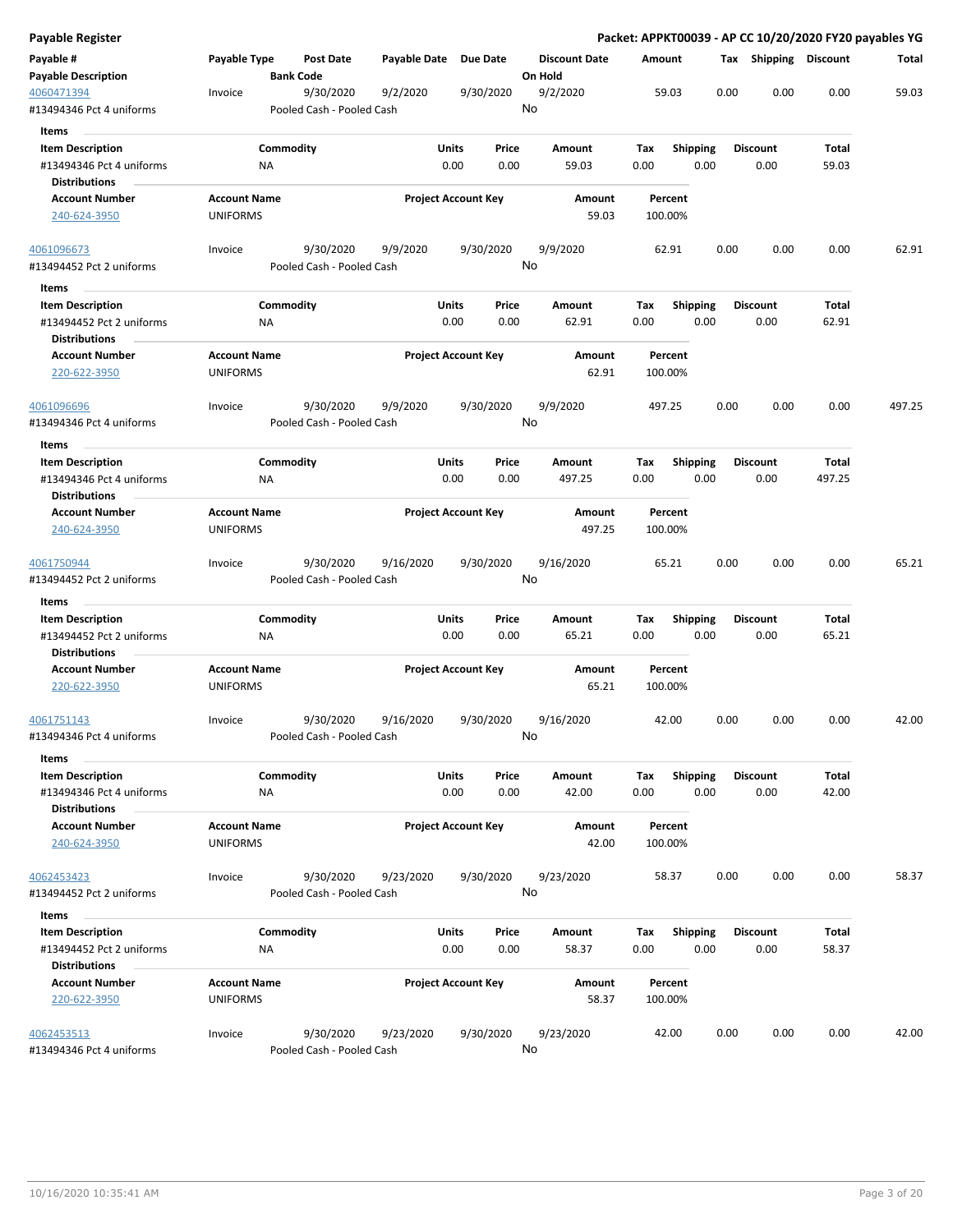| Payable #<br><b>Payable Description</b><br>Items                            | Payable Type                           | Post Date<br><b>Bank Code</b>          | Payable Date Due Date |                                | <b>Discount Date</b><br>On Hold | Amount             |                         | <b>Shipping</b><br>Tax  | Discount             | Total    |
|-----------------------------------------------------------------------------|----------------------------------------|----------------------------------------|-----------------------|--------------------------------|---------------------------------|--------------------|-------------------------|-------------------------|----------------------|----------|
| <b>Item Description</b><br>#13494346 Pct 4 uniforms<br><b>Distributions</b> | <b>NA</b>                              | Commodity                              |                       | Units<br>Price<br>0.00<br>0.00 | Amount<br>42.00                 | Tax<br>0.00        | <b>Shipping</b><br>0.00 | <b>Discount</b><br>0.00 | Total<br>42.00       |          |
| <b>Account Number</b><br>240-624-3950                                       | <b>Account Name</b><br><b>UNIFORMS</b> |                                        |                       | <b>Project Account Key</b>     | Amount<br>42.00                 | Percent<br>100.00% |                         |                         |                      |          |
| 4063019511<br>#13494452 Pct 2 uniforms                                      | Invoice                                | 9/30/2020<br>Pooled Cash - Pooled Cash | 9/30/2020             | 9/30/2020                      | 9/30/2020<br>No                 | 69.80              |                         | 0.00                    | 0.00<br>0.00         | 69.80    |
| Items                                                                       |                                        |                                        |                       |                                |                                 |                    |                         |                         |                      |          |
| <b>Item Description</b>                                                     |                                        | Commodity                              |                       | Units<br>Price                 | Amount                          | Tax                | <b>Shipping</b>         | <b>Discount</b>         | Total                |          |
| #13494452 Pct 2 uniforms<br><b>Distributions</b>                            | ΝA                                     |                                        |                       | 0.00<br>0.00                   | 69.80                           | 0.00               | 0.00                    | 0.00                    | 69.80                |          |
| <b>Account Number</b>                                                       | <b>Account Name</b>                    |                                        |                       | <b>Project Account Key</b>     | Amount                          | Percent            |                         |                         |                      |          |
| 220-622-3950                                                                | <b>UNIFORMS</b>                        |                                        |                       |                                | 69.80                           | 100.00%            |                         |                         |                      |          |
| 4063019895                                                                  | Invoice                                | 9/30/2020                              | 9/30/2020             | 9/30/2020                      | 9/30/2020                       | 51.13              |                         | 0.00                    | 0.00<br>0.00         | 51.13    |
| #13494346 Pct 4 uniforms                                                    |                                        | Pooled Cash - Pooled Cash              |                       |                                | No                              |                    |                         |                         |                      |          |
| Items                                                                       |                                        |                                        |                       |                                |                                 |                    |                         |                         |                      |          |
| <b>Item Description</b>                                                     |                                        | Commodity                              |                       | Units<br>Price                 | Amount                          | Tax                | <b>Shipping</b>         | <b>Discount</b>         | Total                |          |
| #13494346 Pct 4 uniforms<br><b>Distributions</b>                            | <b>NA</b>                              |                                        |                       | 0.00<br>0.00                   | 51.13                           | 0.00               | 0.00                    | 0.00                    | 51.13                |          |
| <b>Account Number</b>                                                       | <b>Account Name</b>                    |                                        |                       | <b>Project Account Key</b>     | Amount                          | Percent            |                         |                         |                      |          |
| 240-624-3950                                                                | <b>UNIFORMS</b>                        |                                        |                       |                                | 51.13                           | 100.00%            |                         |                         |                      |          |
| <b>Vendor:</b> 00052 - CO-OPERATIVE GIN CO.                                 |                                        |                                        |                       |                                |                                 |                    |                         |                         | <b>Vendor Total:</b> | 1,900.76 |
| 113404<br>#FANN#3 Blue def exhaust fluid                                    | Invoice                                | 9/30/2020<br>Pooled Cash - Pooled Cash | 9/2/2020              | 9/30/2020                      | 9/2/2020<br>No                  | 200.00             |                         | 0.00                    | 0.00<br>0.00         | 200.00   |
| Items                                                                       |                                        |                                        |                       |                                |                                 |                    |                         |                         |                      |          |
| <b>Item Description</b>                                                     |                                        | Commodity                              |                       | Units<br>Price                 | Amount                          | Tax                | <b>Shipping</b>         | <b>Discount</b>         | Total                |          |
| #FANN#3 Blue def exhaust fluid<br><b>Distributions</b>                      | ΝA                                     |                                        |                       | 0.00<br>0.00                   | 200.00                          | 0.00               | 0.00                    | 0.00                    | 200.00               |          |
| <b>Account Number</b>                                                       | <b>Account Name</b>                    |                                        |                       | <b>Project Account Key</b>     | Amount                          | Percent            |                         |                         |                      |          |
| 230-623-4580                                                                | <b>R&amp;M MACHINERY PARTS</b>         |                                        |                       |                                | 200.00                          | 100.00%            |                         |                         |                      |          |
| 113405<br>#FANN#3 Hankook tires                                             | Invoice                                | 9/30/2020<br>Pooled Cash - Pooled Cash | 9/2/2020              | 9/30/2020                      | 9/2/2020<br>No                  | 1,150.00           |                         | 0.00                    | 0.00<br>0.00         | 1,150.00 |
| Items                                                                       |                                        |                                        |                       |                                |                                 |                    |                         |                         |                      |          |
| <b>Item Description</b>                                                     |                                        | Commodity                              |                       | Units<br>Price                 | Amount                          | Тах                | <b>Shipping</b>         | <b>Discount</b>         | Total                |          |
| #FANN#3 Hankook tires (5)                                                   | ΝA                                     |                                        |                       | 0.00<br>0.00                   | 1,150.00                        | 0.00               | 0.00                    | 0.00                    | 1,150.00             |          |
| <b>Distributions</b>                                                        |                                        |                                        |                       |                                |                                 |                    |                         |                         |                      |          |
| <b>Account Number</b>                                                       | <b>Account Name</b>                    |                                        |                       | <b>Project Account Key</b>     | Amount                          | Percent            |                         |                         |                      |          |
| 230-623-4590                                                                | R&M MACH. TIRES & TUBES                |                                        |                       |                                | 1,150.00                        | 100.00%            |                         |                         |                      |          |
| 113426                                                                      | Invoice                                | 9/30/2020                              | 9/3/2020              | 9/30/2020                      | 9/3/2020                        | 23.16              |                         | 0.00                    | 0.00<br>0.00         | 23.16    |
| #FANN#3 Hydraulic hoses                                                     |                                        | Pooled Cash - Pooled Cash              |                       |                                | No                              |                    |                         |                         |                      |          |
|                                                                             |                                        |                                        |                       |                                |                                 |                    |                         |                         |                      |          |
| Items<br><b>Item Description</b>                                            |                                        | Commodity                              |                       | Units<br>Price                 | Amount                          | Tax                |                         | <b>Discount</b>         | Total                |          |
|                                                                             |                                        |                                        |                       |                                |                                 |                    | <b>Shipping</b>         |                         |                      |          |
| #FANN#3 Hydraulic hoses<br><b>Distributions</b>                             | ΝA                                     |                                        |                       | 0.00<br>0.00                   | 23.16                           | 0.00               | 0.00                    | 0.00                    | 23.16                |          |
| <b>Account Number</b>                                                       | <b>Account Name</b>                    |                                        |                       | <b>Project Account Key</b>     |                                 |                    |                         |                         |                      |          |
| 230-623-4580                                                                | <b>R&amp;M MACHINERY PARTS</b>         |                                        |                       |                                | Amount<br>23.16                 | Percent<br>100.00% |                         |                         |                      |          |
|                                                                             |                                        |                                        |                       |                                |                                 |                    |                         |                         |                      |          |
| 113454<br>#FANN#3 Oil                                                       | Invoice                                | 9/30/2020<br>Pooled Cash - Pooled Cash | 9/3/2020              | 9/30/2020                      | 9/3/2020<br>No                  | 32.10              |                         | 0.00                    | 0.00<br>0.00         | 32.10    |
|                                                                             |                                        |                                        |                       |                                |                                 |                    |                         |                         |                      |          |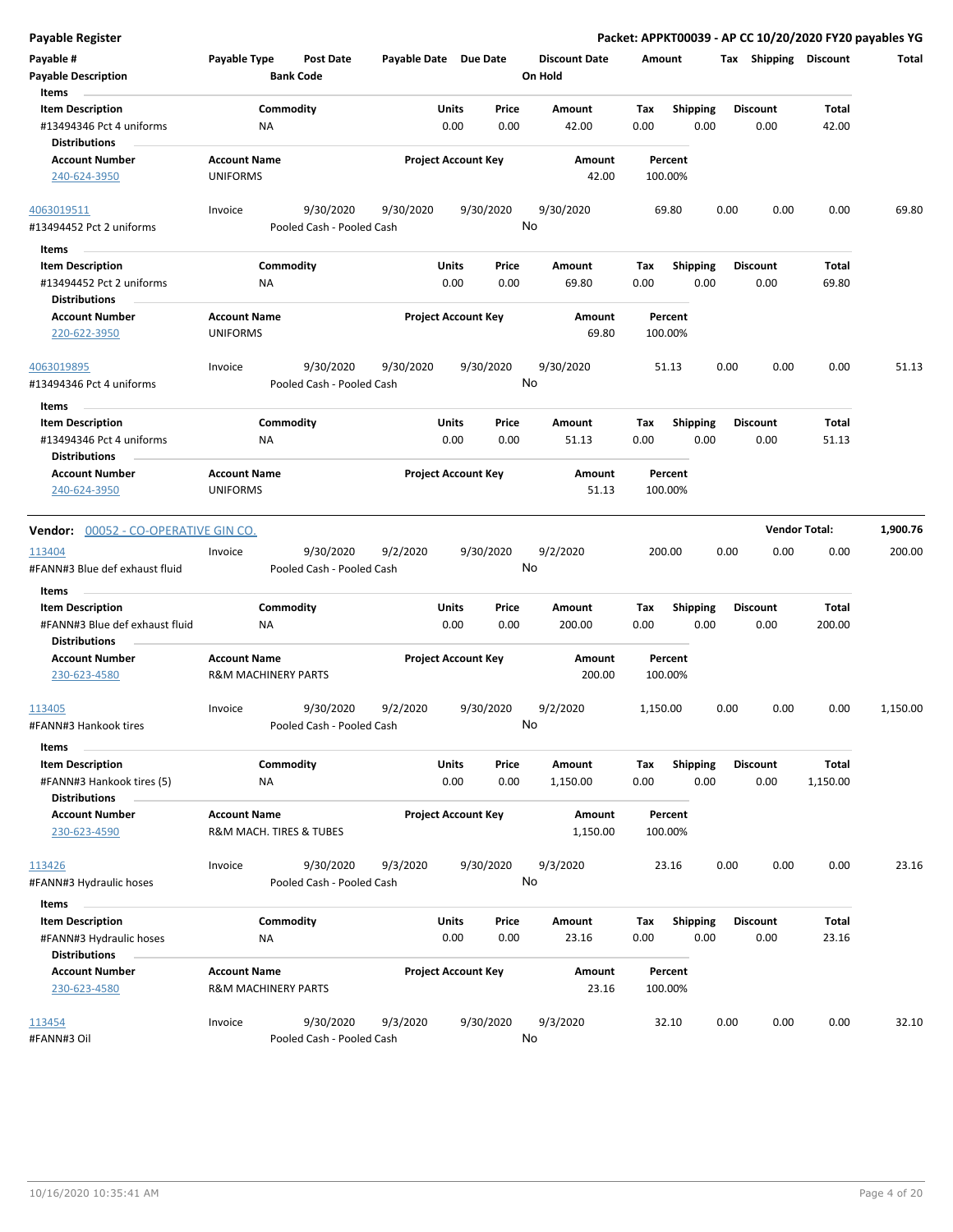| <b>Payable Register</b>                                                                       |                      |                                        |                       |                                |                                 | Packet: APPKT00039 - AP CC 10/20/2020 FY20 payables YG |      |                         |                 |        |
|-----------------------------------------------------------------------------------------------|----------------------|----------------------------------------|-----------------------|--------------------------------|---------------------------------|--------------------------------------------------------|------|-------------------------|-----------------|--------|
| Payable #<br><b>Payable Description</b>                                                       | Payable Type         | <b>Post Date</b><br><b>Bank Code</b>   | Payable Date Due Date |                                | <b>Discount Date</b><br>On Hold | Amount                                                 |      | Tax Shipping Discount   |                 | Total  |
| Items<br><b>Item Description</b><br>#FANN#3 Oil<br><b>Distributions</b>                       |                      | Commodity<br>ΝA                        |                       | Units<br>Price<br>0.00<br>0.00 | Amount<br>32.10                 | <b>Shipping</b><br>Tax<br>0.00                         | 0.00 | <b>Discount</b><br>0.00 | Total<br>32.10  |        |
| <b>Account Number</b><br>230-623-4570                                                         | <b>Account Name</b>  | R&M MACHINERY GAS & OIL                |                       | <b>Project Account Key</b>     | Amount<br>32.10                 | Percent<br>100.00%                                     |      |                         |                 |        |
| 113768<br>#FANN#3 Shop supplies/Blue Guard Mystik                                             | Invoice              | 9/30/2020<br>Pooled Cash - Pooled Cash | 9/10/2020             | 9/30/2020                      | 9/10/2020<br>No                 | 131.20                                                 | 0.00 | 0.00                    | 0.00            | 131.20 |
| Items                                                                                         |                      |                                        |                       |                                |                                 |                                                        |      |                         |                 |        |
| <b>Item Description</b><br>#FANN#3 Shop supplies/Blue Guard Mystik NA<br><b>Distributions</b> |                      | Commodity                              |                       | Units<br>Price<br>0.00<br>0.00 | Amount<br>131.20                | <b>Shipping</b><br>Tax<br>0.00                         | 0.00 | <b>Discount</b><br>0.00 | Total<br>131.20 |        |
| <b>Account Number</b><br>230-623-4580                                                         | <b>Account Name</b>  | <b>R&amp;M MACHINERY PARTS</b>         |                       | <b>Project Account Key</b>     | Amount<br>27.00                 | Percent<br>20.58%                                      |      |                         |                 |        |
| 230-623-3400                                                                                  | <b>SHOP SUPPLIES</b> |                                        |                       |                                | 104.20                          | 79.42%                                                 |      |                         |                 |        |
| 113800<br>#FANN#3 R&M Parts                                                                   | Invoice              | 9/30/2020<br>Pooled Cash - Pooled Cash | 9/10/2020             | 9/30/2020                      | 9/10/2020<br>No                 | 55.70                                                  | 0.00 | 0.00                    | 0.00            | 55.70  |
| Items<br><b>Item Description</b>                                                              |                      | Commodity                              |                       | Units<br>Price                 | Amount                          |                                                        |      | <b>Discount</b>         | Total           |        |
| #FANN#3 R&M Parts<br><b>Distributions</b>                                                     |                      | ΝA                                     |                       | 0.00<br>0.00                   | 55.70                           | Tax<br><b>Shipping</b><br>0.00                         | 0.00 | 0.00                    | 55.70           |        |
| <b>Account Number</b><br>230-623-4580                                                         | <b>Account Name</b>  | <b>R&amp;M MACHINERY PARTS</b>         |                       | <b>Project Account Key</b>     | Amount<br>55.70                 | Percent<br>100.00%                                     |      |                         |                 |        |
| 114201<br>#FANN#3 R&M Parts hydraulic hose                                                    | Invoice              | 9/30/2020<br>Pooled Cash - Pooled Cash | 9/16/2020             | 9/30/2020                      | 9/16/2020<br>No                 | 37.15                                                  | 0.00 | 0.00                    | 0.00            | 37.15  |
| Items                                                                                         |                      |                                        |                       |                                |                                 |                                                        |      |                         |                 |        |
| <b>Item Description</b><br>#FANN#3 R&M Parts hydraulic hose<br><b>Distributions</b>           |                      | Commodity<br>ΝA                        |                       | Units<br>Price<br>0.00<br>0.00 | Amount<br>37.15                 | Shipping<br>Tax<br>0.00                                | 0.00 | <b>Discount</b><br>0.00 | Total<br>37.15  |        |
| <b>Account Number</b><br>230-623-4580                                                         | <b>Account Name</b>  | <b>R&amp;M MACHINERY PARTS</b>         |                       | <b>Project Account Key</b>     | Amount<br>37.15                 | Percent<br>100.00%                                     |      |                         |                 |        |
| 114221<br>#FANN#3 Misc hardware                                                               | Invoice              | 9/30/2020<br>Pooled Cash - Pooled Cash | 9/17/2020             | 9/30/2020                      | 9/17/2020<br>No                 | 5.50                                                   | 0.00 | 0.00                    | 0.00            | 5.50   |
| Items<br><b>Item Description</b><br>#FANN#3 Misc hardware                                     |                      | Commodity<br><b>NA</b>                 |                       | Units<br>Price<br>0.00<br>0.00 | Amount<br>5.50                  | <b>Shipping</b><br>Tax<br>0.00                         | 0.00 | <b>Discount</b><br>0.00 | Total<br>5.50   |        |
| <b>Distributions</b><br><b>Account Number</b><br>230-623-4580                                 | <b>Account Name</b>  | <b>R&amp;M MACHINERY PARTS</b>         |                       | <b>Project Account Key</b>     | Amount<br>5.50                  | Percent<br>100.00%                                     |      |                         |                 |        |
| 114595<br>#FANN#3 Wiper blades/battery                                                        | Invoice              | 9/30/2020<br>Pooled Cash - Pooled Cash | 9/22/2020             | 9/30/2020                      | 9/22/2020<br>No                 | 117.95                                                 | 0.00 | 0.00                    | 0.00            | 117.95 |
| Items                                                                                         |                      |                                        |                       |                                |                                 |                                                        |      |                         |                 |        |
| <b>Item Description</b><br>#FANN#3 Wiper blades/battery                                       |                      | Commodity<br>ΝA                        |                       | Units<br>Price<br>0.00<br>0.00 | Amount<br>117.95                | <b>Shipping</b><br>Tax<br>0.00                         | 0.00 | <b>Discount</b><br>0.00 | Total<br>117.95 |        |
| <b>Distributions</b><br><b>Account Number</b><br>230-623-4580                                 | <b>Account Name</b>  | <b>R&amp;M MACHINERY PARTS</b>         |                       | <b>Project Account Key</b>     | Amount<br>117.95                | Percent<br>100.00%                                     |      |                         |                 |        |
| 114833<br>#FANN#3 R&M Parts fuel filters-hose                                                 | Invoice              | 9/30/2020<br>Pooled Cash - Pooled Cash | 9/28/2020             | 9/30/2020                      | 9/28/2020<br>No                 | 148.00                                                 | 0.00 | 0.00                    | 0.00            | 148.00 |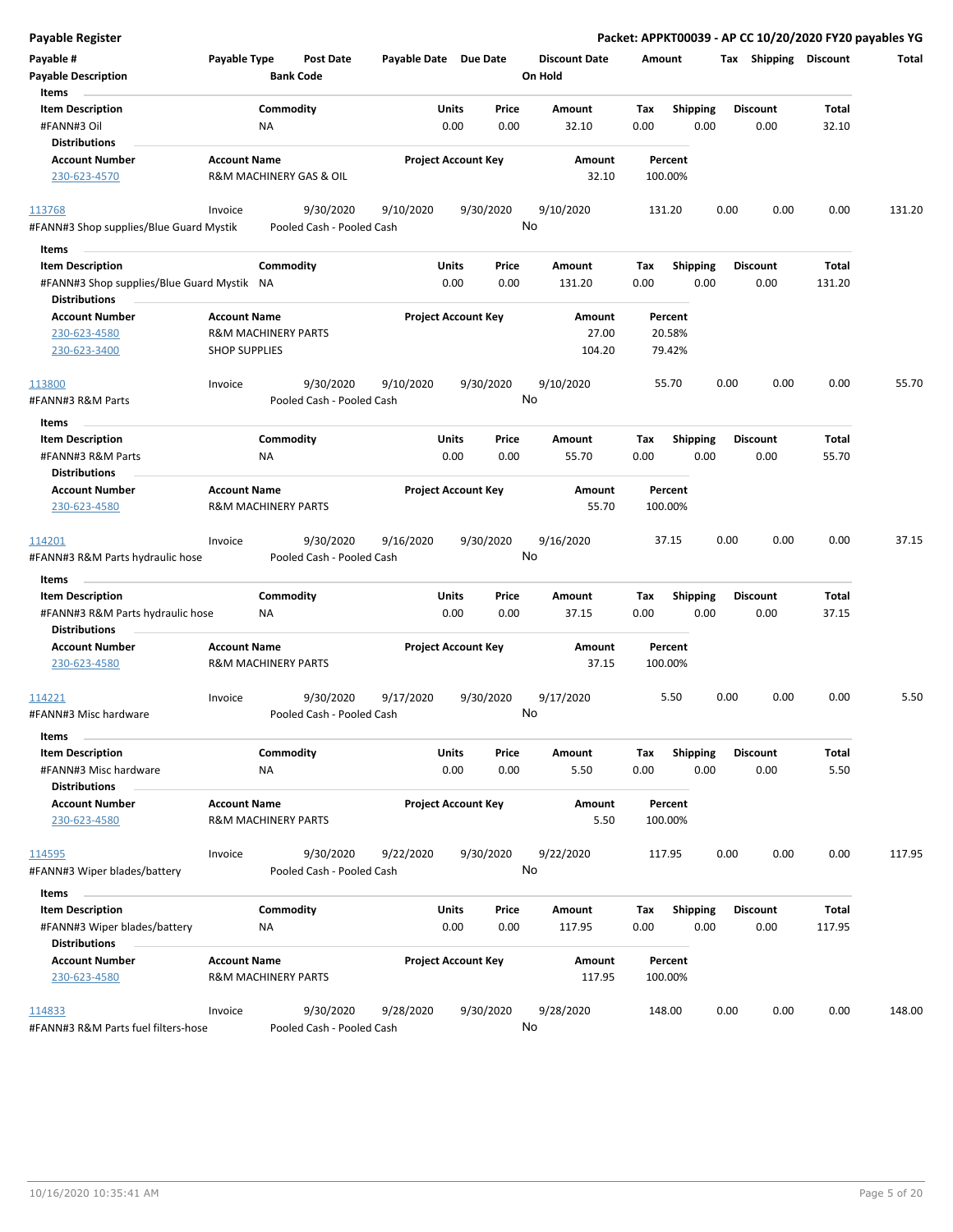| <b>Payable Register</b>                                     |                                             |                                      |                       |                            |                                 |          |                 |      |                 | Packet: APPKT00039 - AP CC 10/20/2020 FY20 payables YG |          |
|-------------------------------------------------------------|---------------------------------------------|--------------------------------------|-----------------------|----------------------------|---------------------------------|----------|-----------------|------|-----------------|--------------------------------------------------------|----------|
| Payable #<br><b>Payable Description</b>                     | Payable Type                                | <b>Post Date</b><br><b>Bank Code</b> | Payable Date Due Date |                            | <b>Discount Date</b><br>On Hold | Amount   |                 |      |                 | Tax Shipping Discount                                  | Total    |
| Items                                                       |                                             |                                      |                       |                            |                                 |          |                 |      |                 |                                                        |          |
| <b>Item Description</b>                                     |                                             | Commodity                            |                       | Price<br>Units             | Amount                          | Tax      | <b>Shipping</b> |      | <b>Discount</b> | Total                                                  |          |
| #FANN#3 R&M Parts fuel filters-hose<br><b>Distributions</b> | NA                                          |                                      |                       | 0.00<br>0.00               | 148.00                          | 0.00     | 0.00            |      | 0.00            | 148.00                                                 |          |
| <b>Account Number</b>                                       | <b>Account Name</b>                         |                                      |                       | <b>Project Account Key</b> | Amount                          |          | Percent         |      |                 |                                                        |          |
| 230-623-4580                                                | <b>R&amp;M MACHINERY PARTS</b>              |                                      |                       |                            | 148.00                          | 100.00%  |                 |      |                 |                                                        |          |
| Vendor: 00163 - COOPER-SORRELLS FUNERAL HOME                |                                             |                                      |                       |                            |                                 |          |                 |      |                 | <b>Vendor Total:</b>                                   | 606.25   |
| $C20-16$                                                    | Invoice                                     | 9/30/2020                            | 9/30/2020             | 9/30/2020                  | 9/30/2020                       | 606.25   |                 | 0.00 | 0.00            | 0.00                                                   | 606.25   |
| Jones removal/pouch/transport                               |                                             | Pooled Cash - Pooled Cash            |                       |                            | No                              |          |                 |      |                 |                                                        |          |
| Items                                                       |                                             |                                      |                       |                            |                                 |          |                 |      |                 |                                                        |          |
| <b>Item Description</b>                                     |                                             | Commodity                            |                       | <b>Units</b><br>Price      | Amount                          | Tax      | <b>Shipping</b> |      | <b>Discount</b> | Total                                                  |          |
| Jones removal/pouch/transport<br><b>Distributions</b>       | ΝA                                          |                                      |                       | 0.00<br>0.00               | 606.25                          | 0.00     | 0.00            |      | 0.00            | 606.25                                                 |          |
| <b>Account Number</b>                                       | <b>Account Name</b>                         |                                      |                       | <b>Project Account Key</b> | Amount                          |          | Percent         |      |                 |                                                        |          |
| 100-425-4660                                                | <b>AUTOPSIES</b>                            |                                      |                       |                            | 606.25                          | 100.00%  |                 |      |                 |                                                        |          |
| <b>Vendor:</b> 00548 - DAILEY, JEFFREY                      |                                             |                                      |                       |                            |                                 |          |                 |      |                 | <b>Vendor Total:</b>                                   | 593.75   |
| <b>INV0000295</b>                                           | Invoice                                     | 9/30/2020                            | 8/27/2020             | 9/30/2020                  | 8/27/2020                       | 593.75   |                 | 0.00 | 0.00            | 0.00                                                   | 593.75   |
| CR-13-24558 Williams Dst Ct                                 |                                             | Pooled Cash - Pooled Cash            |                       |                            | No                              |          |                 |      |                 |                                                        |          |
| Items<br><b>Item Description</b>                            |                                             | Commodity                            |                       | Units<br>Price             | Amount                          | Tax      | <b>Shipping</b> |      | <b>Discount</b> | Total                                                  |          |
| CR-13-24558 Williams Dst Ct                                 | ΝA                                          |                                      |                       | 0.00<br>0.00               | 593.75                          | 0.00     | 0.00            |      | 0.00            | 593.75                                                 |          |
| Distributions                                               |                                             |                                      |                       |                            |                                 |          |                 |      |                 |                                                        |          |
| <b>Account Number</b><br>100-435-4370                       | <b>Account Name</b><br><b>ATTORNEY FEES</b> |                                      |                       | <b>Project Account Key</b> | Amount<br>593.75                | 100.00%  | Percent         |      |                 |                                                        |          |
| <b>Vendor: 00357 - DATA PRESERVATION, LLC</b>               |                                             |                                      |                       |                            |                                 |          |                 |      |                 | <b>Vendor Total:</b>                                   | 7,900.05 |
| 3565                                                        | Invoice                                     | 9/30/2020                            | 9/30/2020             | 9/30/2020                  | 9/30/2020                       | 7,900.05 |                 | 0.00 | 0.00            | 0.00                                                   | 7,900.05 |
| Deed of trust DT055-DT072                                   |                                             | Pooled Cash - Pooled Cash            |                       |                            | No                              |          |                 |      |                 |                                                        |          |
| Items                                                       |                                             |                                      |                       |                            |                                 |          |                 |      |                 |                                                        |          |
| <b>Item Description</b>                                     |                                             | Commodity                            |                       | Units<br>Price             | Amount                          | Tax      | Shipping        |      | <b>Discount</b> | Total                                                  |          |
| Deed of trust DT055-DT072<br><b>Distributions</b>           | ΝA                                          |                                      |                       | 0.00<br>0.00               | 7,900.05                        | 0.00     | 0.00            |      | 0.00            | 7,900.05                                               |          |
| Account Number<br>127-403-4370                              | <b>Account Name</b><br>DIGITAL IMAGING      |                                      |                       | <b>Project Account Key</b> | Amount<br>7,900.05              | 100.00%  | Percent         |      |                 |                                                        |          |
|                                                             |                                             |                                      |                       |                            |                                 |          |                 |      |                 |                                                        |          |
| Vendor: 00200 - DOLESE BROS. CO.                            |                                             |                                      |                       |                            |                                 |          |                 |      |                 | <b>Vendor Total:</b>                                   | 721.03   |
| AG20123300                                                  | Invoice                                     | 9/30/2020                            | 9/30/2020             | 9/30/2020                  | 9/30/2020                       | 721.03   |                 | 0.00 | 0.00            | 0.00                                                   | 721.03   |
| #FAN582 rock & gravel - Pct 2                               |                                             | Pooled Cash - Pooled Cash            |                       |                            | No                              |          |                 |      |                 |                                                        |          |
| Items<br><b>Item Description</b>                            |                                             | Commodity                            |                       | Units<br>Price             | Amount                          | Tax      | <b>Shipping</b> |      | Discount        | Total                                                  |          |
| #FAN582 rock & gravel - Pct 2<br><b>Distributions</b>       | ΝA                                          |                                      |                       | 0.00<br>0.00               | 721.03                          | 0.00     | 0.00            |      | 0.00            | 721.03                                                 |          |
| <b>Account Number</b>                                       | <b>Account Name</b>                         |                                      |                       | <b>Project Account Key</b> | Amount                          |          | Percent         |      |                 |                                                        |          |
| 220-622-3410                                                | R&B MAT. ROCK & GRAVEL                      |                                      |                       |                            | 721.03                          | 100.00%  |                 |      |                 |                                                        |          |
| Vendor: 00613 - ELDORADO DENTAL                             |                                             |                                      |                       |                            |                                 |          |                 |      |                 | <b>Vendor Total:</b>                                   | 225.00   |
| 09272020                                                    | Invoice                                     | 9/30/2020                            | 9/27/2020             | 9/30/2020                  | 9/27/2020                       | 225.00   |                 | 0.00 | 0.00            | 0.00                                                   | 225.00   |
| 9/27/20 Inmate dental                                       |                                             | Pooled Cash - Pooled Cash            |                       |                            | No                              |          |                 |      |                 |                                                        |          |
| Items                                                       |                                             |                                      |                       |                            |                                 |          |                 |      |                 |                                                        |          |
| <b>Item Description</b>                                     |                                             | Commodity                            |                       | Units<br>Price             | Amount                          | Tax      | <b>Shipping</b> |      | <b>Discount</b> | Total                                                  |          |
| 9/27/20 Inmate dental<br><b>Distributions</b>               | NA                                          |                                      |                       | 0.00<br>0.00               | 225.00                          | 0.00     | 0.00            |      | 0.00            | 225.00                                                 |          |
| <b>Account Number</b>                                       | <b>Account Name</b>                         |                                      |                       | <b>Project Account Key</b> | Amount                          |          | Percent         |      |                 |                                                        |          |
| 100-565-4050                                                | PRISONER MEDICAL                            |                                      |                       |                            | 225.00                          | 100.00%  |                 |      |                 |                                                        |          |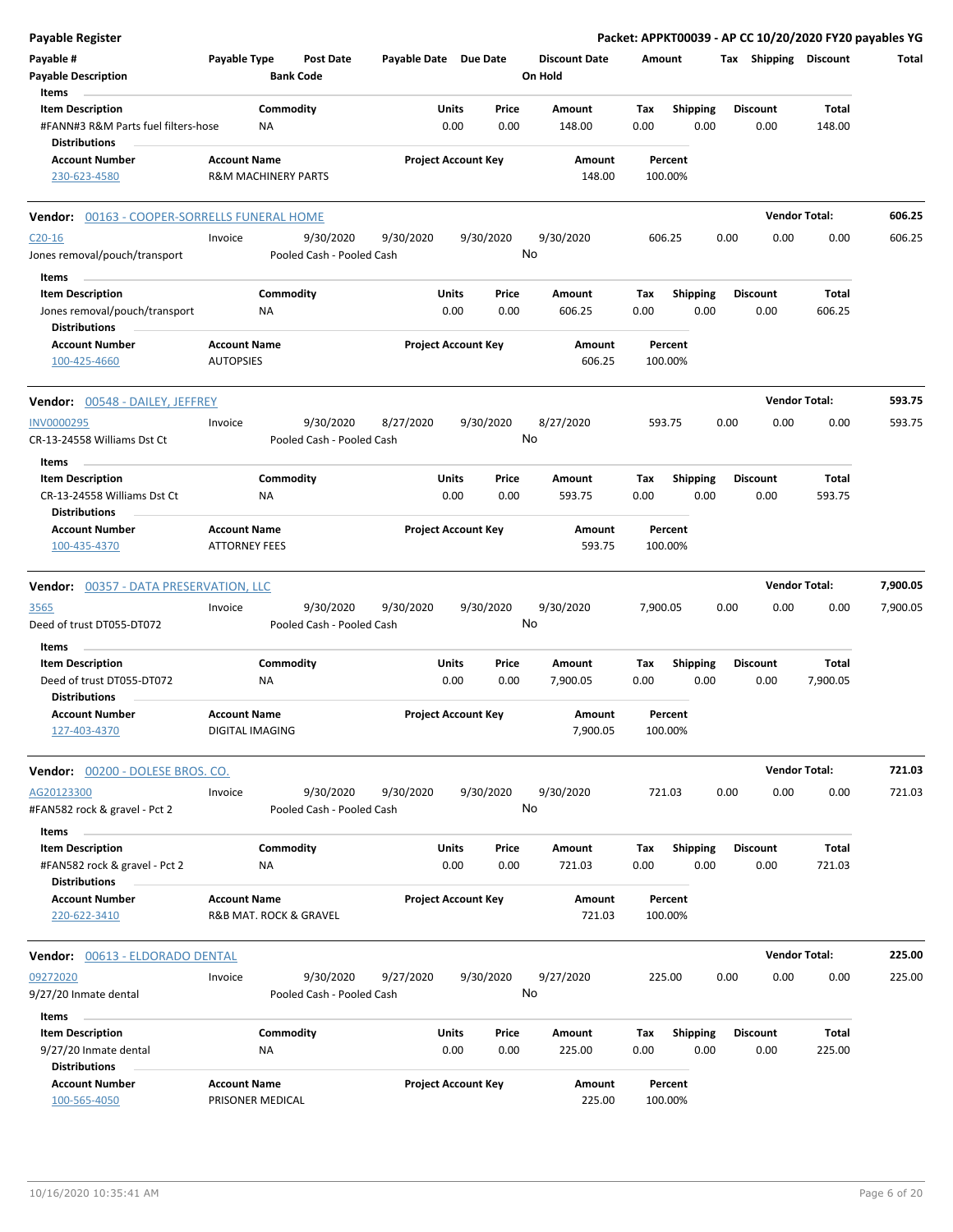| Payable Register                                                                                                                      |                                                                                                                                                                                               |                       |                            |                                                                          |                                                                         |                         | Packet: APPKT00039 - AP CC 10/20/2020 FY20 payables YG |                      |          |
|---------------------------------------------------------------------------------------------------------------------------------------|-----------------------------------------------------------------------------------------------------------------------------------------------------------------------------------------------|-----------------------|----------------------------|--------------------------------------------------------------------------|-------------------------------------------------------------------------|-------------------------|--------------------------------------------------------|----------------------|----------|
| Payable #<br><b>Payable Description</b>                                                                                               | Payable Type<br><b>Post Date</b><br><b>Bank Code</b>                                                                                                                                          | Payable Date Due Date |                            | <b>Discount Date</b><br>On Hold                                          | Amount                                                                  |                         | Tax Shipping Discount                                  |                      | Total    |
| Vendor: 00438 - EVANS, MICHAEL S.                                                                                                     |                                                                                                                                                                                               |                       |                            |                                                                          |                                                                         |                         |                                                        | <b>Vendor Total:</b> | 701.25   |
| INV0000294<br>FA-19-44386 AJ/JF Dst Ct<br>Items                                                                                       | 9/30/2020<br>Invoice<br>Pooled Cash - Pooled Cash                                                                                                                                             | 9/25/2020             | 9/30/2020                  | 9/25/2020<br>No                                                          | 701.25                                                                  |                         | 0.00<br>0.00                                           | 0.00                 | 701.25   |
| <b>Item Description</b><br>FA-19-44386 AJ/JF Dst Ct<br><b>Distributions</b>                                                           | Commodity<br>ΝA                                                                                                                                                                               | Units<br>0.00         | Price<br>0.00              | Amount<br>701.25                                                         | Tax<br>0.00                                                             | <b>Shipping</b><br>0.00 | <b>Discount</b><br>0.00                                | Total<br>701.25      |          |
| <b>Account Number</b><br>100-435-4360                                                                                                 | <b>Account Name</b><br>ATTORNEY FEES- CPS CASES                                                                                                                                               |                       | <b>Project Account Key</b> | Amount<br>701.25                                                         | Percent<br>100.00%                                                      |                         |                                                        |                      |          |
| <b>Vendor:</b> 00236 - FUNCTION 4, LLC                                                                                                |                                                                                                                                                                                               |                       |                            |                                                                          |                                                                         |                         |                                                        | <b>Vendor Total:</b> | 136.86   |
| <b>INV814242</b><br>9/4-10/3/20 copies                                                                                                | 9/30/2020<br>Invoice<br>Pooled Cash - Pooled Cash                                                                                                                                             | 10/3/2020             | 10/3/2020                  | 10/3/2020<br>No                                                          | 136.86                                                                  |                         | 0.00<br>0.00                                           | 0.00                 | 136.86   |
| Items<br><b>Item Description</b><br>9/4-10/3/20 copies<br><b>Distributions</b>                                                        | Commodity<br><b>NA</b>                                                                                                                                                                        | Units<br>0.00         | Price<br>0.00              | Amount<br>136.86                                                         | Tax<br>0.00                                                             | <b>Shipping</b><br>0.00 | <b>Discount</b><br>0.00                                | Total<br>136.86      |          |
| <b>Account Number</b><br>100-665-3150<br>100-499-3150<br>100-510-3150<br>100-513-3150<br>100-590-3150<br>100-475-3150<br>100-410-3150 | <b>Account Name</b><br><b>COPIER RENTAL</b><br><b>COPIER EXPENSE</b><br><b>COPIER RENTAL</b><br><b>COPIER RENTAL</b><br><b>COPIER RENTAL</b><br><b>COPIER EXPENSE</b><br><b>COPIER RENTAL</b> |                       | <b>Project Account Key</b> | <b>Amount</b><br>4.90<br>6.91<br>92.95<br>7.80<br>1.81<br>11.94<br>10.55 | Percent<br>3.58%<br>5.05%<br>67.92%<br>5.70%<br>1.32%<br>8.72%<br>7.71% |                         |                                                        |                      |          |
| Vendor: 00512 - GAYLON P. RIDDELS LAW FIRM, PC                                                                                        |                                                                                                                                                                                               |                       |                            |                                                                          |                                                                         |                         |                                                        | <b>Vendor Total:</b> | 4,723.40 |
| <b>INV0000305</b><br>CR-19-27134 Worthington Dst Ct                                                                                   | 9/30/2020<br>Invoice<br>Pooled Cash - Pooled Cash                                                                                                                                             | 9/25/2020             | 9/30/2020                  | 9/25/2020<br>No                                                          | 4,723.40                                                                |                         | 0.00<br>0.00                                           | 0.00                 | 4,723.40 |
| Items<br><b>Item Description</b><br>CR-19-27134 Worthington Dst Ct<br><b>Distributions</b>                                            | Commodity<br>ΝA                                                                                                                                                                               | Units<br>0.00         | Price<br>0.00              | Amount<br>4,723.40                                                       | Tax<br>0.00                                                             | <b>Shipping</b><br>0.00 | <b>Discount</b><br>0.00                                | Total<br>4,723.40    |          |
| <b>Account Number</b><br>100-435-4370                                                                                                 | <b>Account Name</b><br><b>ATTORNEY FEES</b>                                                                                                                                                   |                       | <b>Project Account Key</b> | Amount<br>4,723.40                                                       | Percent<br>100.00%                                                      |                         |                                                        |                      |          |
| Vendor: 00128 - HART INTERCIVIC                                                                                                       |                                                                                                                                                                                               |                       |                            |                                                                          |                                                                         |                         |                                                        | <b>Vendor Total:</b> | 900.00   |
| 081477<br>Out of warranty repairs<br>Items                                                                                            | 9/30/2020<br>Invoice<br>Pooled Cash - Pooled Cash                                                                                                                                             | 9/29/2020             | 9/30/2020                  | 9/29/2020<br>No                                                          | 900.00                                                                  |                         | 0.00<br>0.00                                           | 0.00                 | 900.00   |
| <b>Item Description</b><br>Out of warranty repairs<br><b>Distributions</b>                                                            | Commodity<br><b>NA</b>                                                                                                                                                                        | Units<br>0.00         | Price<br>0.00              | Amount<br>900.00                                                         | Tax<br>0.00                                                             | Shipping<br>0.00        | <b>Discount</b><br>0.00                                | Total<br>900.00      |          |
| <b>Account Number</b><br>123-403-5730                                                                                                 | <b>Account Name</b><br><b>ELECTION EQUIPMENT</b>                                                                                                                                              |                       | <b>Project Account Key</b> | Amount<br>900.00                                                         | Percent<br>100.00%                                                      |                         |                                                        |                      |          |
| Vendor: 00010 - HOLLAND, JORDAN PLLC                                                                                                  |                                                                                                                                                                                               |                       |                            |                                                                          |                                                                         |                         |                                                        | <b>Vendor Total:</b> | 148.75   |
| <b>INV0000296</b><br>CR-18-26540 Hayes Dst Ct                                                                                         | Invoice<br>9/30/2020<br>Pooled Cash - Pooled Cash                                                                                                                                             | 9/3/2020              | 9/30/2020                  | 9/3/2020<br>No                                                           | 148.75                                                                  |                         | 0.00<br>0.00                                           | 0.00                 | 148.75   |
| Items<br><b>Item Description</b><br>CR-18-26540 Hayes Dst Ct                                                                          | Commodity<br>ΝA                                                                                                                                                                               | Units<br>0.00         | Price<br>0.00              | Amount<br>148.75                                                         | Tax<br>0.00                                                             | <b>Shipping</b><br>0.00 | Discount<br>0.00                                       | Total<br>148.75      |          |
| <b>Distributions</b><br><b>Account Number</b><br>100-435-4370                                                                         | <b>Account Name</b><br><b>ATTORNEY FEES</b>                                                                                                                                                   |                       | <b>Project Account Key</b> | Amount<br>148.75                                                         | Percent<br>100.00%                                                      |                         |                                                        |                      |          |

**Vendor:**  $\frac{00832 - INTERSTATE BATTERIES OF TEXTENIES OF TEXOMA}{269.90}$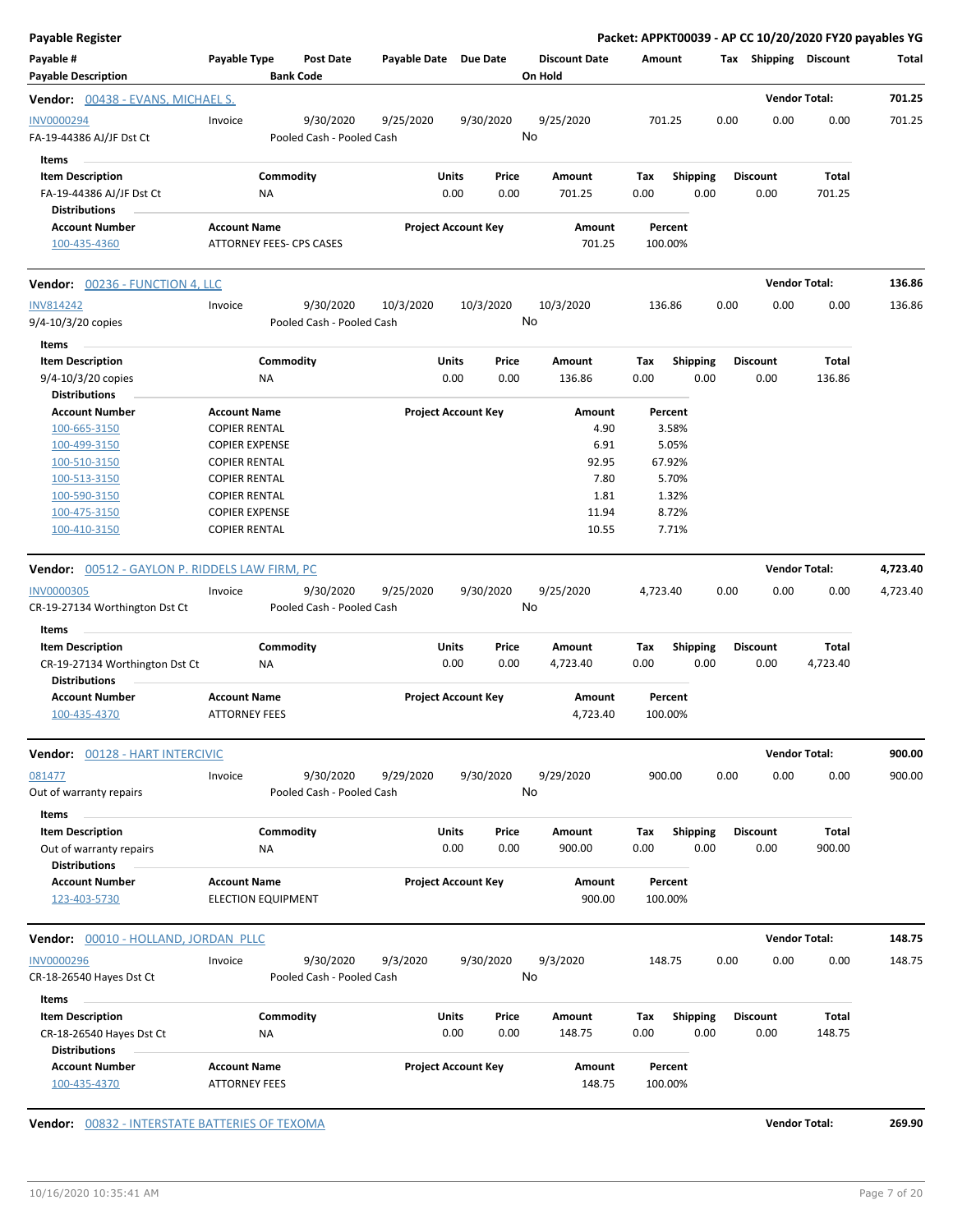| <b>Payable Register</b>                                                               |                                                       |                    |                                        |                       |                            |                 |                                 |             |                         |      |                         |                        | Packet: APPKT00039 - AP CC 10/20/2020 FY20 payables YG |
|---------------------------------------------------------------------------------------|-------------------------------------------------------|--------------------|----------------------------------------|-----------------------|----------------------------|-----------------|---------------------------------|-------------|-------------------------|------|-------------------------|------------------------|--------------------------------------------------------|
| Payable #<br><b>Payable Description</b>                                               | Payable Type                                          | <b>Bank Code</b>   | <b>Post Date</b>                       | Payable Date Due Date |                            |                 | <b>Discount Date</b><br>On Hold | Amount      |                         |      | Tax Shipping Discount   |                        | Total                                                  |
| 21437367<br>Pct 1 2 batteries                                                         | Invoice                                               |                    | 9/30/2020<br>Pooled Cash - Pooled Cash | 9/14/2020             |                            | 9/30/2020       | 9/14/2020<br>No                 |             | 269.90                  | 0.00 | 0.00                    | 0.00                   | 269.90                                                 |
| Items                                                                                 |                                                       |                    |                                        |                       |                            |                 |                                 |             |                         |      |                         |                        |                                                        |
| <b>Item Description</b><br>Pct 1 2 batteries                                          |                                                       | Commodity<br>Goods |                                        |                       | Units<br>2.00              | Price<br>134.95 | Amount<br>269.90                | Tax<br>0.00 | <b>Shipping</b><br>0.00 |      | <b>Discount</b><br>0.00 | Total<br>269.90        |                                                        |
| <b>Distributions</b>                                                                  |                                                       |                    |                                        |                       |                            |                 |                                 |             |                         |      |                         |                        |                                                        |
| <b>Account Number</b><br>210-621-4580                                                 | <b>Account Name</b><br><b>R&amp;M MACHINERY PARTS</b> |                    |                                        |                       | <b>Project Account Key</b> |                 | Amount<br>269.90                |             | Percent<br>100.00%      |      |                         |                        |                                                        |
| Vendor: 00397 - JESSICA MCDONALD & ASSOC.                                             |                                                       |                    |                                        |                       |                            |                 |                                 |             |                         |      | <b>Vendor Total:</b>    |                        | 1,240.00                                               |
| <b>INV0000277</b><br>FA-20-44890 Anderson Dst Ct                                      | Invoice                                               |                    | 9/30/2020<br>Pooled Cash - Pooled Cash | 9/25/2020             |                            | 9/30/2020       | 9/25/2020<br>No                 |             | 250.00                  | 0.00 | 0.00                    | 0.00                   | 250.00                                                 |
| Items                                                                                 |                                                       |                    |                                        |                       |                            |                 |                                 |             |                         |      |                         |                        |                                                        |
| <b>Item Description</b><br>FA-20-44890 Anderson Dst Ct<br><b>Distributions</b>        |                                                       | Commodity<br>ΝA    |                                        |                       | Units<br>0.00              | Price<br>0.00   | Amount<br>250.00                | Tax<br>0.00 | <b>Shipping</b><br>0.00 |      | <b>Discount</b><br>0.00 | <b>Total</b><br>250.00 |                                                        |
| <b>Account Number</b><br>100-435-4360                                                 | <b>Account Name</b><br>ATTORNEY FEES- CPS CASES       |                    |                                        |                       | <b>Project Account Key</b> |                 | Amount<br>250.00                |             | Percent<br>100.00%      |      |                         |                        |                                                        |
| <b>INV0000287</b><br>FA-20-44915 Worthy/Earnhart Dst Ct                               | Invoice                                               |                    | 9/30/2020<br>Pooled Cash - Pooled Cash | 9/28/2020             |                            | 9/30/2020       | 9/28/2020<br>No                 |             | 510.00                  | 0.00 | 0.00                    | 0.00                   | 510.00                                                 |
| Items                                                                                 |                                                       |                    |                                        |                       |                            |                 |                                 |             |                         |      |                         |                        |                                                        |
| <b>Item Description</b><br>FA-20-44915 Worthy/Earnhart Dst Ct<br><b>Distributions</b> |                                                       | Commodity<br>ΝA    |                                        |                       | Units<br>0.00              | Price<br>0.00   | Amount<br>510.00                | Tax<br>0.00 | <b>Shipping</b><br>0.00 |      | <b>Discount</b><br>0.00 | <b>Total</b><br>510.00 |                                                        |
| <b>Account Number</b>                                                                 | <b>Account Name</b>                                   |                    |                                        |                       | <b>Project Account Key</b> |                 | Amount                          |             | Percent                 |      |                         |                        |                                                        |
| 100-435-4360                                                                          | ATTORNEY FEES- CPS CASES                              |                    |                                        |                       |                            |                 | 510.00                          |             | 100.00%                 |      |                         |                        |                                                        |
| <b>INV0000288</b><br>FA-19-44097 Mizzel Dst Ct                                        | Invoice                                               |                    | 9/30/2020<br>Pooled Cash - Pooled Cash | 9/25/2020             |                            | 9/30/2020       | 9/25/2020<br>No                 |             | 480.00                  | 0.00 | 0.00                    | 0.00                   | 480.00                                                 |
| Items                                                                                 |                                                       |                    |                                        |                       |                            |                 |                                 |             |                         |      |                         |                        |                                                        |
| <b>Item Description</b><br>FA-19-44097 Mizzel Dst Ct<br><b>Distributions</b>          |                                                       | Commodity<br>NA    |                                        |                       | Units<br>0.00              | Price<br>0.00   | Amount<br>480.00                | Tax<br>0.00 | <b>Shipping</b><br>0.00 |      | <b>Discount</b><br>0.00 | Total<br>480.00        |                                                        |
| <b>Account Number</b><br>100-435-4360                                                 | <b>Account Name</b><br>ATTORNEY FEES- CPS CASES       |                    |                                        |                       | <b>Project Account Key</b> |                 | Amount<br>480.00                |             | Percent<br>100.00%      |      |                         |                        |                                                        |
| Vendor: 00378 - JPMORGAN CHASE BANK NA                                                |                                                       |                    |                                        |                       |                            |                 |                                 |             |                         |      | <b>Vendor Total:</b>    |                        | 3,748.91                                               |
| <b>INV0000309</b><br>Credit card Oct statement                                        | Invoice                                               |                    | 9/30/2020<br>Pooled Cash - Pooled Cash | 10/5/2020             |                            | 10/5/2020       | 10/5/2020<br>No                 | 3,748.91    |                         | 0.00 | 0.00                    | 0.00                   | 3,748.91                                               |
| Items                                                                                 |                                                       |                    |                                        |                       |                            |                 |                                 |             |                         |      |                         |                        |                                                        |
| <b>Item Description</b><br><b>Transport expenses</b><br><b>Distributions</b>          |                                                       | Commodity<br>ΝA    |                                        |                       | <b>Units</b><br>0.00       | Price<br>0.00   | <b>Amount</b><br>200.01         | Tax<br>0.00 | <b>Shipping</b><br>0.00 |      | <b>Discount</b><br>0.00 | <b>Total</b><br>200.01 |                                                        |
| <b>Account Number</b><br>100-560-4280                                                 | <b>Account Name</b><br>PRISONER TRANSPORT             |                    |                                        |                       | <b>Project Account Key</b> |                 | Amount<br>200.01                |             | Percent<br>100.00%      |      |                         |                        |                                                        |
| Items                                                                                 |                                                       |                    |                                        |                       |                            |                 |                                 |             |                         |      |                         |                        |                                                        |
| <b>Item Description</b>                                                               |                                                       | Commodity          |                                        |                       | Units                      | Price           | Amount                          | Tax         | <b>Shipping</b>         |      | <b>Discount</b>         | <b>Total</b>           |                                                        |
| CC Zoom                                                                               |                                                       | ΝA                 |                                        |                       | 0.00                       | 0.00            | 69.34                           | 0.00        | 0.00                    |      | 0.00                    | 69.34                  |                                                        |
| <b>Distributions</b><br><b>Account Number</b><br>100-409-5740                         | <b>Account Name</b><br><b>TECHNOLOGY</b>              |                    |                                        |                       | <b>Project Account Key</b> |                 | Amount<br>69.34                 |             | Percent<br>100.00%      |      |                         |                        |                                                        |
| Items                                                                                 |                                                       |                    |                                        |                       |                            |                 |                                 |             |                         |      |                         |                        |                                                        |
| <b>Item Description</b>                                                               |                                                       | Commodity          |                                        |                       | Units                      | Price           | Amount                          | Tax         | <b>Shipping</b>         |      | <b>Discount</b>         | Total                  |                                                        |
| Dev Svc membership<br><b>Distributions</b>                                            |                                                       | NA                 |                                        |                       | 0.00                       | 0.00            | 50.00                           | 0.00        | 0.00                    |      | 0.00                    | 50.00                  |                                                        |
| <b>Account Number</b><br>100-591-4810                                                 | <b>Account Name</b><br><b>DUES</b>                    |                    |                                        |                       | <b>Project Account Key</b> |                 | Amount<br>50.00                 |             | Percent<br>100.00%      |      |                         |                        |                                                        |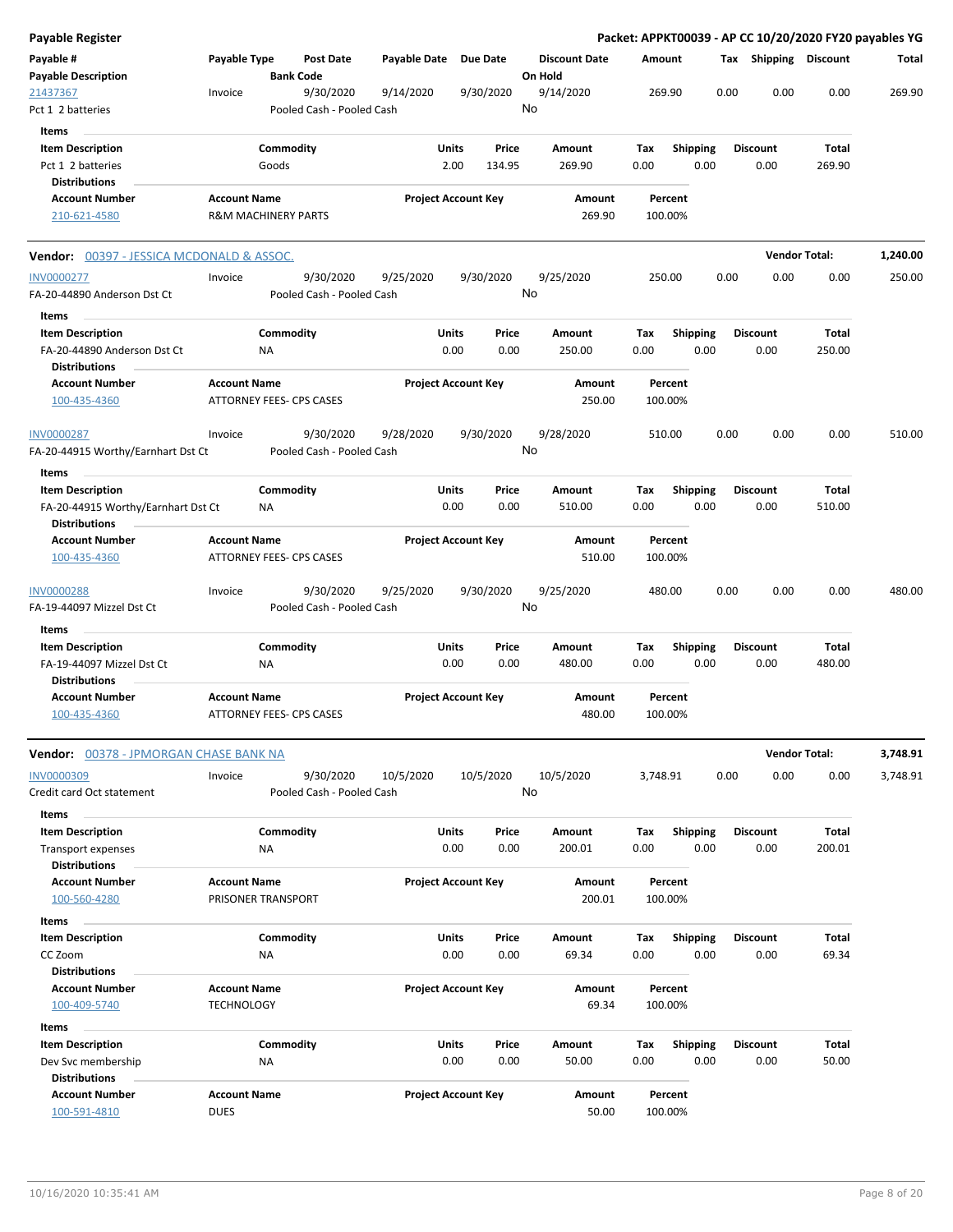**Payable Register Packet: APPKT00039 - AP CC 10/20/2020 FY20 payables YG**

| Payable #                                                          | Payable Type                                | <b>Post Date</b>          | Payable Date Due Date |                                | <b>Discount Date</b> |             | Amount                  | Tax             | Shipping | <b>Discount</b>      | Total  |
|--------------------------------------------------------------------|---------------------------------------------|---------------------------|-----------------------|--------------------------------|----------------------|-------------|-------------------------|-----------------|----------|----------------------|--------|
| <b>Payable Description</b>                                         |                                             | <b>Bank Code</b>          |                       |                                | On Hold              |             |                         |                 |          |                      |        |
| Items                                                              |                                             |                           |                       |                                |                      |             |                         |                 |          |                      |        |
| <b>Item Description</b>                                            |                                             | Commodity                 |                       | Units<br>Price                 | Amount               | Tax         | <b>Shipping</b>         | <b>Discount</b> |          | Total                |        |
| Pct 2 shop water                                                   | NA                                          |                           |                       | 0.00<br>0.00                   | 9.50                 | 0.00        | 0.00                    |                 | 0.00     | 9.50                 |        |
| <b>Distributions</b>                                               |                                             |                           |                       |                                |                      |             |                         |                 |          |                      |        |
| <b>Account Number</b><br>220-622-3400                              | <b>Account Name</b><br><b>SHOP SUPPLIES</b> |                           |                       | <b>Project Account Key</b>     | Amount<br>9.50       |             | Percent<br>100.00%      |                 |          |                      |        |
|                                                                    |                                             |                           |                       |                                |                      |             |                         |                 |          |                      |        |
| Items                                                              |                                             |                           |                       |                                |                      |             |                         |                 |          |                      |        |
| <b>Item Description</b>                                            |                                             | Commodity                 |                       | Units<br>Price                 | Amount               | Tax         | <b>Shipping</b>         | <b>Discount</b> |          | Total                |        |
| <b>Tractor Supply tiller</b>                                       | NA                                          |                           |                       | 0.00<br>0.00                   | 2,199.99             | 0.00        | 0.00                    |                 | 0.00     | 2,199.99             |        |
| <b>Distributions</b><br><b>Account Number</b>                      | <b>Account Name</b>                         |                           |                       | <b>Project Account Key</b>     |                      |             | Percent                 |                 |          |                      |        |
| 220-622-5710                                                       | PURCHASE OF MACH./EQUIP                     |                           |                       |                                | Amount<br>2,199.99   |             | 100.00%                 |                 |          |                      |        |
|                                                                    |                                             |                           |                       |                                |                      |             |                         |                 |          |                      |        |
| Items                                                              |                                             |                           |                       |                                |                      |             |                         |                 |          |                      |        |
| <b>Item Description</b>                                            |                                             | Commodity                 |                       | Units<br>Price                 | Amount               | Tax         | <b>Shipping</b>         | Discount        |          | Total                |        |
| Tractor Supply shop supply - drop leg jack<br><b>Distributions</b> | ΝA                                          |                           |                       | 0.00<br>0.00                   | 114.99               | 0.00        | 0.00                    |                 | 0.00     | 114.99               |        |
| <b>Account Number</b>                                              | <b>Account Name</b>                         |                           |                       | <b>Project Account Key</b>     | <b>Amount</b>        |             | Percent                 |                 |          |                      |        |
| 220-622-3400                                                       | <b>SHOP SUPPLIES</b>                        |                           |                       |                                | 114.99               |             | 100.00%                 |                 |          |                      |        |
|                                                                    |                                             |                           |                       |                                |                      |             |                         |                 |          |                      |        |
| Items                                                              |                                             |                           |                       |                                |                      |             |                         |                 |          |                      |        |
| <b>Item Description</b><br>Dst Ct seat dividers                    |                                             | Commodity                 |                       | Units<br>Price<br>0.00<br>0.00 | Amount<br>582.58     | Tax<br>0.00 | <b>Shipping</b><br>0.00 | <b>Discount</b> | 0.00     | Total<br>582.58      |        |
| <b>Distributions</b>                                               | ΝA                                          |                           |                       |                                |                      |             |                         |                 |          |                      |        |
| <b>Account Number</b>                                              | <b>Account Name</b>                         |                           |                       | <b>Project Account Key</b>     | Amount               |             | Percent                 |                 |          |                      |        |
| 413-413-3980                                                       | PERSONAL PROTECTIVE EQUIPMENT               |                           |                       |                                | 582.58               |             | 100.00%                 |                 |          |                      |        |
|                                                                    |                                             |                           |                       |                                |                      |             |                         |                 |          |                      |        |
| Items<br><b>Item Description</b>                                   |                                             | Commodity                 |                       | Units<br>Price                 | Amount               | Тах         | <b>Shipping</b>         | <b>Discount</b> |          | Total                |        |
| SO training                                                        | NA                                          |                           |                       | 0.00<br>0.00                   | 522.50               | 0.00        | 0.00                    |                 | 0.00     | 522.50               |        |
| <b>Distributions</b>                                               |                                             |                           |                       |                                |                      |             |                         |                 |          |                      |        |
| <b>Account Number</b>                                              | <b>Account Name</b>                         |                           |                       | <b>Project Account Key</b>     | Amount               |             | Percent                 |                 |          |                      |        |
| 310-560-4270                                                       | OUT OF COUNTY TRAVEL/TRAINING               |                           |                       |                                | 522.50               |             | 100.00%                 |                 |          |                      |        |
|                                                                    |                                             |                           |                       |                                |                      |             |                         |                 |          |                      |        |
| Vendor: 00048 - LEONARD, CITY OF                                   |                                             |                           |                       |                                |                      |             |                         |                 |          | <b>Vendor Total:</b> | 80.24  |
| <b>INV0000303</b>                                                  | Invoice                                     | 9/30/2020                 | 9/15/2020             | 9/30/2020                      | 9/15/2020            |             | 80.24                   | 0.00            | 0.00     | 0.00                 | 80.24  |
| Acct #0828 Pct 2 water                                             |                                             | Pooled Cash - Pooled Cash |                       |                                | No                   |             |                         |                 |          |                      |        |
|                                                                    |                                             |                           |                       |                                |                      |             |                         |                 |          |                      |        |
| Items                                                              |                                             |                           |                       |                                |                      |             |                         |                 |          |                      |        |
| <b>Item Description</b><br>Acct #0828 Pct 2 water                  | NA                                          | Commodity                 |                       | Units<br>Price<br>0.00<br>0.00 | Amount<br>80.24      | Tax<br>0.00 | <b>Shipping</b><br>0.00 | Discount        | 0.00     | Total<br>80.24       |        |
| <b>Distributions</b>                                               |                                             |                           |                       |                                |                      |             |                         |                 |          |                      |        |
| <b>Account Number</b>                                              | <b>Account Name</b>                         |                           |                       | <b>Project Account Key</b>     | Amount               |             | Percent                 |                 |          |                      |        |
| 220-622-4420                                                       | UTILITY WATER                               |                           |                       |                                | 80.24                |             | 100.00%                 |                 |          |                      |        |
|                                                                    |                                             |                           |                       |                                |                      |             |                         |                 |          |                      |        |
| Vendor: 00273 - LEXISNEXIS RISK DATA MANAGEMENT INC                |                                             |                           |                       |                                |                      |             |                         |                 |          | <b>Vendor Total:</b> | 50.00  |
|                                                                    |                                             |                           |                       |                                |                      |             |                         |                 |          |                      |        |
| 1394504-20200930                                                   | Invoice                                     | 9/30/2020                 | 9/30/2020             | 9/30/2020                      | 9/30/2020            |             | 50.00                   | 0.00            | 0.00     | 0.00                 | 50.00  |
| Acct #1394504 Const#1 online Sept 2020                             |                                             | Pooled Cash - Pooled Cash |                       |                                | No                   |             |                         |                 |          |                      |        |
| Items                                                              |                                             |                           |                       |                                |                      |             |                         |                 |          |                      |        |
| <b>Item Description</b>                                            |                                             | Commodity                 |                       | Units<br>Price                 | Amount               | Tax         | <b>Shipping</b>         | <b>Discount</b> |          | Total                |        |
| Acct #1394504 Const#1 online Sept 2020                             | ΝA                                          |                           |                       | 0.00<br>0.00                   | 50.00                | 0.00        | 0.00                    |                 | 0.00     | 50.00                |        |
| <b>Distributions</b>                                               |                                             |                           |                       |                                |                      |             |                         |                 |          |                      |        |
| <b>Account Number</b>                                              | <b>Account Name</b>                         |                           |                       | <b>Project Account Key</b>     | Amount               |             | Percent                 |                 |          |                      |        |
| 100-551-5910                                                       | <b>ONLINE RESEARCH</b>                      |                           |                       |                                | 50.00                |             | 100.00%                 |                 |          |                      |        |
|                                                                    |                                             |                           |                       |                                |                      |             |                         |                 |          |                      |        |
| <b>Vendor:</b> 00031 - LEXISNEXIS                                  |                                             |                           |                       |                                |                      |             |                         |                 |          | <b>Vendor Total:</b> | 384.00 |
| 3092891202                                                         | Invoice                                     | 9/30/2020                 | 9/30/2020             | 9/30/2020                      | 9/30/2020            |             | 384.00                  | 0.00            | 0.00     | 0.00                 | 384.00 |
| #422K883M8 Dst Attorney Sept online                                |                                             | Pooled Cash - Pooled Cash |                       |                                | No                   |             |                         |                 |          |                      |        |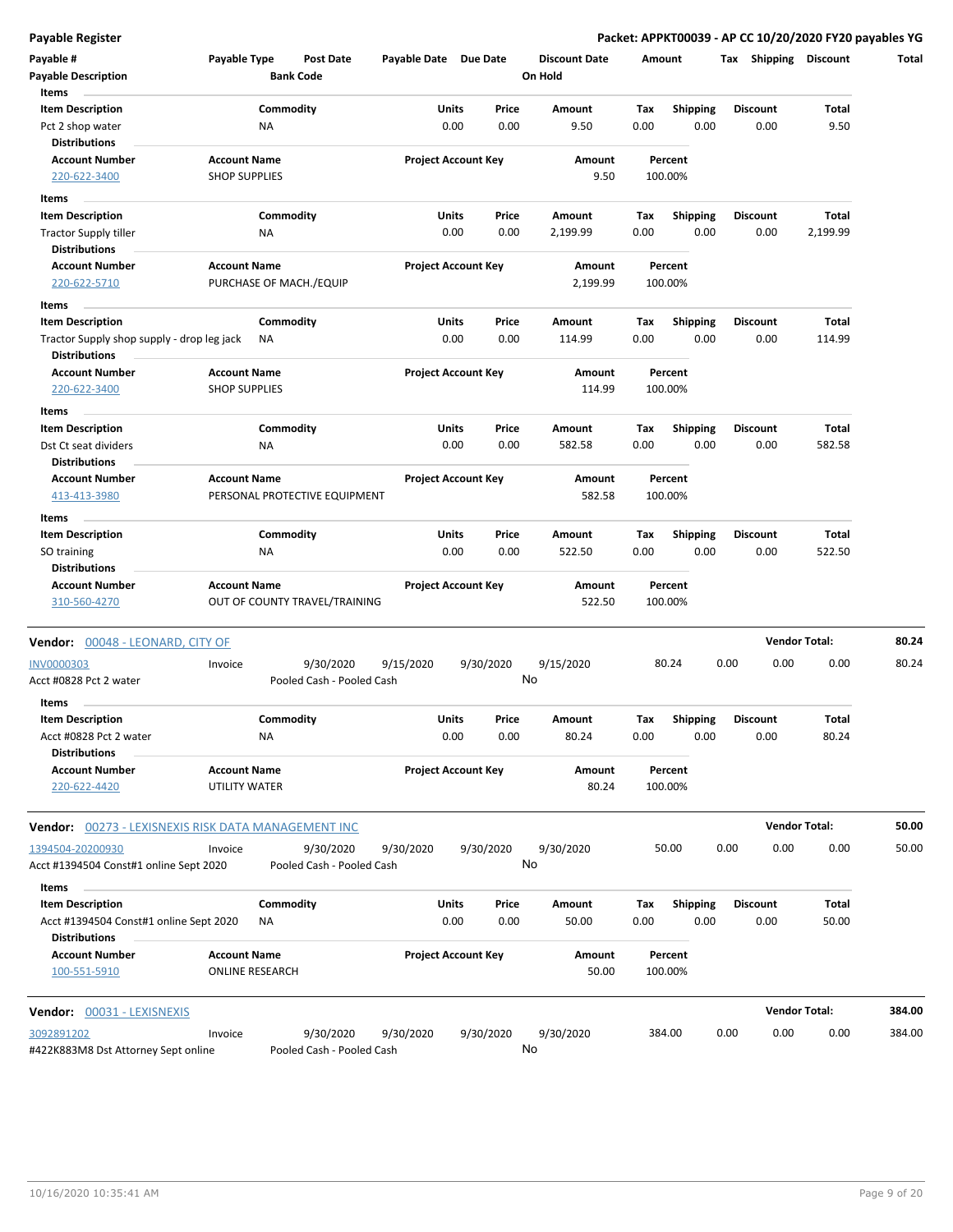| Payable Register                                    |                        |                                        |                       |                            |                      |          |                 |      |                       |                      | Packet: APPKT00039 - AP CC 10/20/2020 FY20 payables YG |
|-----------------------------------------------------|------------------------|----------------------------------------|-----------------------|----------------------------|----------------------|----------|-----------------|------|-----------------------|----------------------|--------------------------------------------------------|
| Payable #                                           | Payable Type           | <b>Post Date</b>                       | Payable Date Due Date |                            | <b>Discount Date</b> | Amount   |                 |      | Tax Shipping Discount |                      | Total                                                  |
| <b>Payable Description</b>                          |                        | <b>Bank Code</b>                       |                       |                            | On Hold              |          |                 |      |                       |                      |                                                        |
| Items                                               |                        |                                        |                       |                            |                      |          |                 |      |                       |                      |                                                        |
| <b>Item Description</b>                             |                        | Commodity                              | Units                 | Price                      | Amount               | Tax      | <b>Shipping</b> |      | <b>Discount</b>       | Total                |                                                        |
| #422K883M8 Dst Attorney Sept online                 | <b>NA</b>              |                                        |                       | 0.00<br>0.00               | 384.00               | 0.00     | 0.00            |      | 0.00                  | 384.00               |                                                        |
| <b>Distributions</b>                                |                        |                                        |                       |                            |                      |          |                 |      |                       |                      |                                                        |
| <b>Account Number</b>                               | <b>Account Name</b>    |                                        |                       | <b>Project Account Key</b> | Amount               |          | Percent         |      |                       |                      |                                                        |
| 100-475-5910                                        | <b>ONLINE RESEARCH</b> |                                        |                       |                            | 384.00               | 100.00%  |                 |      |                       |                      |                                                        |
| Vendor: 00446 - MAGNEGAS WELDING SUPPLY - SOUTH, LL |                        |                                        |                       |                            |                      |          |                 |      |                       | <b>Vendor Total:</b> | 38.10                                                  |
| 00043401                                            | Invoice                | 9/30/2020                              | 9/28/2020             | 9/30/2020                  | 9/28/2020            |          | 22.50           | 0.00 | 0.00                  | 0.00                 | 22.50                                                  |
| Acct #17319 oxygen                                  |                        | Pooled Cash - Pooled Cash              |                       |                            | No                   |          |                 |      |                       |                      |                                                        |
| Items                                               |                        |                                        |                       |                            |                      |          |                 |      |                       |                      |                                                        |
| <b>Item Description</b>                             |                        | Commodity                              | Units                 | Price                      | Amount               | Tax      | <b>Shipping</b> |      | <b>Discount</b>       | Total                |                                                        |
| Acct #17319 oxygen                                  | ΝA                     |                                        |                       | 0.00<br>0.00               | 22.50                | 0.00     | 0.00            |      | 0.00                  | 22.50                |                                                        |
| <b>Distributions</b>                                |                        |                                        |                       |                            |                      |          |                 |      |                       |                      |                                                        |
| <b>Account Number</b>                               | <b>Account Name</b>    |                                        |                       | <b>Project Account Key</b> | Amount               |          | Percent         |      |                       |                      |                                                        |
| 230-623-3430                                        |                        | R&B MAT. HARDWARE & LUMBER             |                       |                            | 22.50                | 100.00%  |                 |      |                       |                      |                                                        |
| 00045354                                            | Invoice                | 9/30/2020                              | 9/30/2020             | 9/30/2020                  | 9/30/2020            |          | 15.60           | 0.00 | 0.00                  | 0.00                 | 15.60                                                  |
| Acct #17319 cylinder rental                         |                        | Pooled Cash - Pooled Cash              |                       |                            | No                   |          |                 |      |                       |                      |                                                        |
| Items                                               |                        |                                        |                       |                            |                      |          |                 |      |                       |                      |                                                        |
| <b>Item Description</b>                             |                        | Commodity                              | Units                 | Price                      | <b>Amount</b>        | Tax      | Shipping        |      | <b>Discount</b>       | Total                |                                                        |
| Acct #17319 cylinder rental                         | ΝA                     |                                        |                       | 0.00<br>0.00               | 15.60                | 0.00     | 0.00            |      | 0.00                  | 15.60                |                                                        |
| <b>Distributions</b>                                |                        |                                        |                       |                            |                      |          |                 |      |                       |                      |                                                        |
| <b>Account Number</b>                               | <b>Account Name</b>    |                                        |                       | <b>Project Account Key</b> | Amount               |          | Percent         |      |                       |                      |                                                        |
| 230-623-3430                                        |                        | R&B MAT. HARDWARE & LUMBER             |                       |                            | 15.60                | 100.00%  |                 |      |                       |                      |                                                        |
|                                                     |                        |                                        |                       |                            |                      |          |                 |      |                       |                      |                                                        |
| Vendor: 00111 - MCCRAW OIL CO.                      |                        |                                        |                       |                            |                      |          |                 |      |                       | <b>Vendor Total:</b> | 10,971.04                                              |
| 364532                                              | Invoice                | 9/30/2020                              | 9/17/2020             | 9/30/2020                  | 9/17/2020            |          | 81.98           | 0.00 | 0.00                  | 0.00                 | 81.98                                                  |
| #23040023 Pct 1 hydraulic oil                       |                        | Pooled Cash - Pooled Cash              |                       |                            | No                   |          |                 |      |                       |                      |                                                        |
| Items                                               |                        |                                        |                       |                            |                      |          |                 |      |                       |                      |                                                        |
| <b>Item Description</b>                             |                        | Commodity                              | Units                 | Price                      | Amount               | Tax      | <b>Shipping</b> |      | <b>Discount</b>       | Total                |                                                        |
| #23040023 Pct 1 hydraulic oil                       | ΝA                     |                                        |                       | 0.00<br>0.00               | 81.98                | 0.00     | 0.00            |      | 0.00                  | 81.98                |                                                        |
| <b>Distributions</b>                                |                        |                                        |                       |                            |                      |          |                 |      |                       |                      |                                                        |
| <b>Account Number</b>                               | <b>Account Name</b>    |                                        |                       | <b>Project Account Key</b> | Amount               |          | Percent         |      |                       |                      |                                                        |
| 210-621-4570                                        |                        | <b>R&amp;M MACHINERY GAS &amp; OIL</b> |                       |                            | 81.98                | 100.00%  |                 |      |                       |                      |                                                        |
| P22144                                              | Invoice                | 9/30/2020                              | 9/24/2020             | 9/30/2020                  | 9/24/2020            | 1,054.25 |                 | 0.00 | 0.00                  | 0.00                 | 1,054.25                                               |
| #23040045 Sheriff gas                               |                        | Pooled Cash - Pooled Cash              |                       |                            | No                   |          |                 |      |                       |                      |                                                        |
| Items                                               |                        |                                        |                       |                            |                      |          |                 |      |                       |                      |                                                        |
| <b>Item Description</b>                             |                        | Commodity                              | Units                 | Price                      | Amount               | Tax      | <b>Shipping</b> |      | <b>Discount</b>       | Total                |                                                        |
| #23040045 Sheriff gas                               | ΝA                     |                                        |                       | 0.00<br>0.00               | 1,054.25             | 0.00     | 0.00            |      | 0.00                  | 1,054.25             |                                                        |
| <b>Distributions</b>                                |                        |                                        |                       |                            |                      |          |                 |      |                       |                      |                                                        |
| <b>Account Number</b>                               | <b>Account Name</b>    |                                        |                       | <b>Project Account Key</b> | Amount               |          | Percent         |      |                       |                      |                                                        |
| 100-560-3300                                        | AUTO EXPENSE GAS & OIL |                                        |                       |                            | 1,054.25             | 100.00%  |                 |      |                       |                      |                                                        |
|                                                     |                        |                                        |                       |                            |                      |          |                 |      |                       |                      |                                                        |
| P22192                                              | Invoice                | 9/30/2020                              | 9/22/2020             | 9/30/2020                  | 9/22/2020            | 4,381.43 |                 | 0.00 | 0.00                  | 0.00                 | 4,381.43                                               |
| #23040034 Pct 3 gas/diesel                          |                        | Pooled Cash - Pooled Cash              |                       |                            | No                   |          |                 |      |                       |                      |                                                        |
| Items                                               |                        |                                        |                       |                            |                      |          |                 |      |                       |                      |                                                        |
| <b>Item Description</b>                             |                        | Commodity                              | Units                 | Price                      | Amount               | Tax      | Shipping        |      | <b>Discount</b>       | Total                |                                                        |
| #23040034 Pct 3 gas/diesel                          | NA                     |                                        |                       | 0.00<br>0.00               | 4,381.43             | 0.00     | 0.00            |      | 0.00                  | 4,381.43             |                                                        |
| <b>Distributions</b>                                |                        |                                        |                       |                            |                      |          |                 |      |                       |                      |                                                        |
| <b>Account Number</b>                               | <b>Account Name</b>    |                                        |                       | <b>Project Account Key</b> | Amount               |          | Percent         |      |                       |                      |                                                        |
| 230-623-4570                                        |                        | R&M MACHINERY GAS & OIL                |                       |                            | 4,381.43             | 100.00%  |                 |      |                       |                      |                                                        |
|                                                     |                        |                                        |                       |                            |                      |          |                 |      |                       |                      |                                                        |
| P22195                                              | Invoice                | 9/30/2020                              | 9/23/2020             | 9/30/2020                  | 9/23/2020            | 2,634.88 |                 | 0.00 | 0.00                  | 0.00                 | 2,634.88                                               |
| #23040025 Pct 2 gas/diesel                          |                        | Pooled Cash - Pooled Cash              |                       |                            | No                   |          |                 |      |                       |                      |                                                        |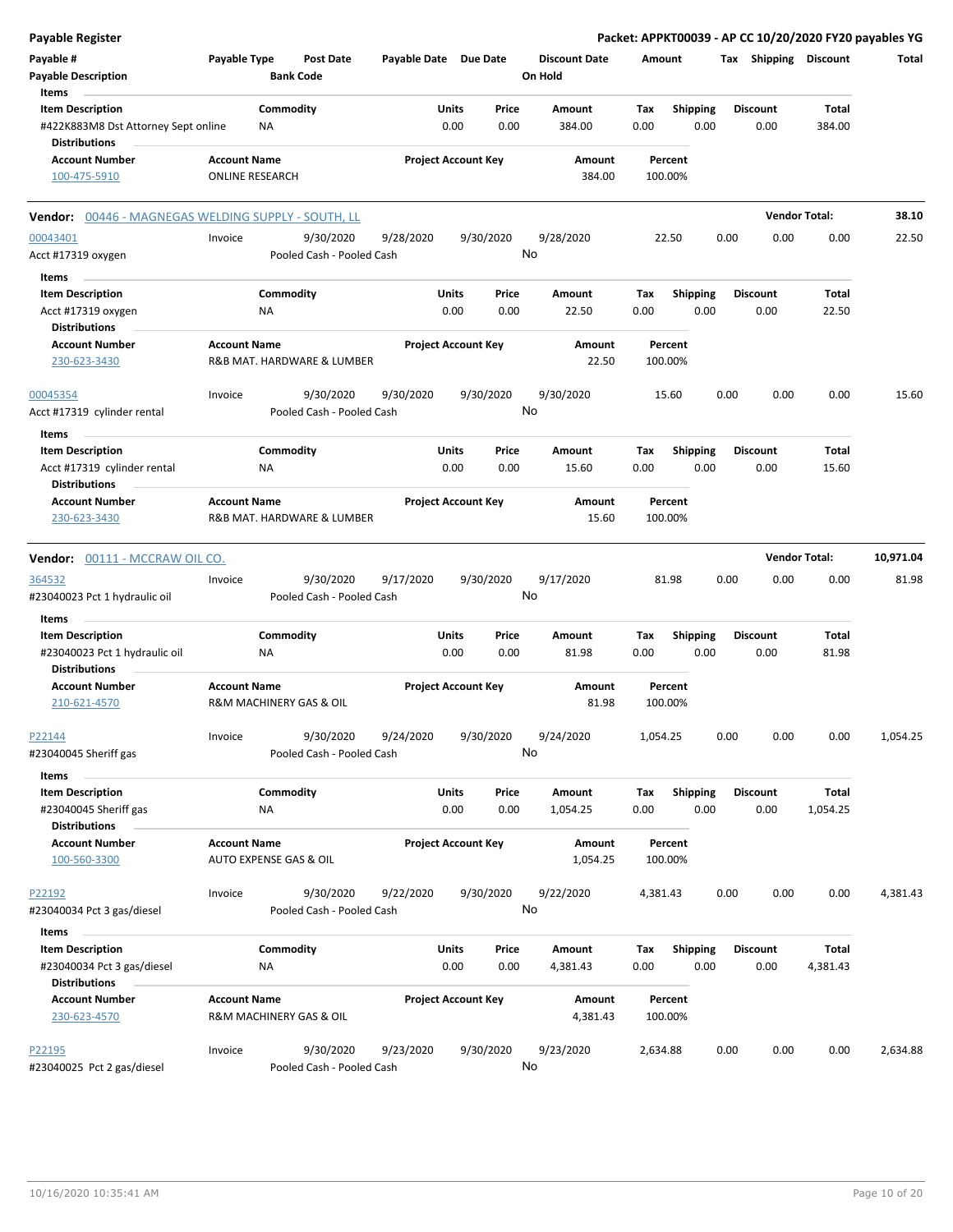| <b>Payable Register</b>                                                       |                                               |                                        |                            |               |                 |                                 |             |                         |      |                         |                      | Packet: APPKT00039 - AP CC 10/20/2020 FY20 payables YG |
|-------------------------------------------------------------------------------|-----------------------------------------------|----------------------------------------|----------------------------|---------------|-----------------|---------------------------------|-------------|-------------------------|------|-------------------------|----------------------|--------------------------------------------------------|
| Payable #<br><b>Payable Description</b>                                       | Payable Type                                  | <b>Post Date</b><br><b>Bank Code</b>   | Payable Date Due Date      |               |                 | <b>Discount Date</b><br>On Hold | Amount      |                         |      | Tax Shipping Discount   |                      | Total                                                  |
| Items                                                                         |                                               |                                        |                            |               |                 |                                 |             |                         |      |                         |                      |                                                        |
| <b>Item Description</b><br>#23040025 Pct 2 gas/diesel<br><b>Distributions</b> | <b>NA</b>                                     | Commodity                              |                            | Units<br>0.00 | Price<br>0.00   | Amount<br>2,634.88              | Tax<br>0.00 | Shipping<br>0.00        |      | <b>Discount</b><br>0.00 | Total<br>2,634.88    |                                                        |
| <b>Account Number</b><br>220-622-4570                                         | <b>Account Name</b>                           | R&M MACHINERY GAS & OIL                | <b>Project Account Key</b> |               |                 | Amount<br>2,634.88              | 100.00%     | Percent                 |      |                         |                      |                                                        |
|                                                                               |                                               |                                        |                            |               |                 |                                 |             |                         |      |                         |                      |                                                        |
| P25852<br>#23040045 Sheriff gas                                               | Invoice                                       | 9/30/2020<br>Pooled Cash - Pooled Cash | 9/10/2020                  |               | 9/30/2020<br>No | 9/10/2020                       | 1,023.78    |                         | 0.00 | 0.00                    | 0.00                 | 1,023.78                                               |
| Items                                                                         |                                               |                                        |                            |               |                 |                                 |             |                         |      |                         |                      |                                                        |
| <b>Item Description</b>                                                       |                                               | Commodity                              |                            | Units         | Price           | Amount                          | Tax         | <b>Shipping</b>         |      | <b>Discount</b>         | Total                |                                                        |
| #23040045 Sheriff gas<br><b>Distributions</b>                                 | ΝA                                            |                                        |                            | 0.00          | 0.00            | 1,023.78                        | 0.00        | 0.00                    |      | 0.00                    | 1,023.78             |                                                        |
| <b>Account Number</b><br>100-560-3300                                         | <b>Account Name</b><br>AUTO EXPENSE GAS & OIL |                                        | <b>Project Account Key</b> |               |                 | Amount<br>1,023.78              | 100.00%     | Percent                 |      |                         |                      |                                                        |
| P25896<br>#23040045 Sheriff gas                                               | Invoice                                       | 9/30/2020<br>Pooled Cash - Pooled Cash | 9/2/2020                   |               | 9/30/2020<br>No | 9/2/2020                        | 697.49      |                         | 0.00 | 0.00                    | 0.00                 | 697.49                                                 |
| Items                                                                         |                                               |                                        |                            |               |                 |                                 |             |                         |      |                         |                      |                                                        |
| <b>Item Description</b><br>#23040045 Sheriff gas                              | ΝA                                            | Commodity                              |                            | Units<br>0.00 | Price<br>0.00   | Amount<br>697.49                | Tax<br>0.00 | <b>Shipping</b><br>0.00 |      | <b>Discount</b><br>0.00 | Total<br>697.49      |                                                        |
| <b>Distributions</b>                                                          |                                               |                                        |                            |               |                 |                                 |             |                         |      |                         |                      |                                                        |
| <b>Account Number</b><br>100-560-3300                                         | <b>Account Name</b><br>AUTO EXPENSE GAS & OIL |                                        | <b>Project Account Key</b> |               |                 | Amount<br>697.49                | 100.00%     | Percent                 |      |                         |                      |                                                        |
| P25965<br>#23040045 Sheriff gas                                               | Invoice                                       | 9/30/2020<br>Pooled Cash - Pooled Cash | 9/17/2020                  |               | 9/30/2020       | 9/17/2020<br>No                 | 1,097.23    |                         | 0.00 | 0.00                    | 0.00                 | 1,097.23                                               |
| Items                                                                         |                                               |                                        |                            |               |                 |                                 |             |                         |      |                         |                      |                                                        |
| <b>Item Description</b><br>#23040045 Sheriff gas<br><b>Distributions</b>      | <b>NA</b>                                     | Commodity                              |                            | Units<br>0.00 | Price<br>0.00   | Amount<br>1,097.23              | Tax<br>0.00 | <b>Shipping</b><br>0.00 |      | <b>Discount</b><br>0.00 | Total<br>1,097.23    |                                                        |
| <b>Account Number</b>                                                         | <b>Account Name</b>                           |                                        | <b>Project Account Key</b> |               |                 | Amount                          |             | Percent                 |      |                         |                      |                                                        |
| 100-560-3300                                                                  | AUTO EXPENSE GAS & OIL                        |                                        |                            |               |                 | 1,097.23                        | 100.00%     |                         |      |                         |                      |                                                        |
| <b>Vendor: 00337 - MIEARS, STEVEN R.</b>                                      |                                               |                                        |                            |               |                 |                                 |             |                         |      |                         | <b>Vendor Total:</b> | 1,025.00                                               |
| <b>INV0000297</b><br>FA-19-44319 Garza Dst Ct                                 | Invoice                                       | 9/30/2020<br>Pooled Cash - Pooled Cash | 8/31/2020                  |               | 9/30/2020       | 8/31/2020<br>No                 | 625.00      |                         | 0.00 | 0.00                    | 0.00                 | 625.00                                                 |
| Items                                                                         |                                               |                                        |                            |               |                 |                                 |             |                         |      |                         |                      |                                                        |
| <b>Item Description</b>                                                       |                                               | Commodity                              |                            | Units         | Price           | Amount                          | Tax         | <b>Shipping</b>         |      | <b>Discount</b>         | Total                |                                                        |
| FA-19-44319 Garza Dst Ct<br><b>Distributions</b>                              | ΝA                                            |                                        |                            | 0.00          | 0.00            | 625.00                          | 0.00        | 0.00                    |      | 0.00                    | 625.00               |                                                        |
| <b>Account Number</b><br>100-435-4360                                         | <b>Account Name</b>                           | <b>ATTORNEY FEES- CPS CASES</b>        | <b>Project Account Key</b> |               |                 | Amount<br>625.00                | 100.00%     | Percent                 |      |                         |                      |                                                        |
| <b>INV0000298</b>                                                             | Invoice                                       | 9/30/2020                              | 9/24/2020                  |               | 9/30/2020       | 9/24/2020                       | 400.00      |                         | 0.00 | 0.00                    | 0.00                 | 400.00                                                 |
| FA-19-44046 Scott/Aubrey Dst Ct<br>Items                                      |                                               | Pooled Cash - Pooled Cash              |                            |               | No              |                                 |             |                         |      |                         |                      |                                                        |
| <b>Item Description</b>                                                       |                                               | Commodity                              |                            | Units         | Price           | Amount                          | Tax         | Shipping                |      | <b>Discount</b>         | Total                |                                                        |
| FA-19-44046 Scott/Aubrey Dst Ct<br><b>Distributions</b>                       | NA                                            |                                        |                            | 0.00          | 0.00            | 400.00                          | 0.00        | 0.00                    |      | 0.00                    | 400.00               |                                                        |
| <b>Account Number</b><br>100-435-4360                                         | <b>Account Name</b>                           | ATTORNEY FEES- CPS CASES               | <b>Project Account Key</b> |               |                 | Amount<br>400.00                | 100.00%     | Percent                 |      |                         |                      |                                                        |
| <b>Vendor:</b> 00440 - O'REILLY AUTOMOTIVE, INC.                              |                                               |                                        |                            |               |                 |                                 |             |                         |      |                         | <b>Vendor Total:</b> | 259.79                                                 |
| 0361315075                                                                    | Invoice                                       | 9/30/2020                              | 9/4/2020                   |               | 9/30/2020       | 9/4/2020                        |             | 18.99                   | 0.00 | 0.00                    | 0.00                 | 18.99                                                  |
| Acct #163525 leak seal                                                        |                                               | Pooled Cash - Pooled Cash              |                            |               |                 | No                              |             |                         |      |                         |                      |                                                        |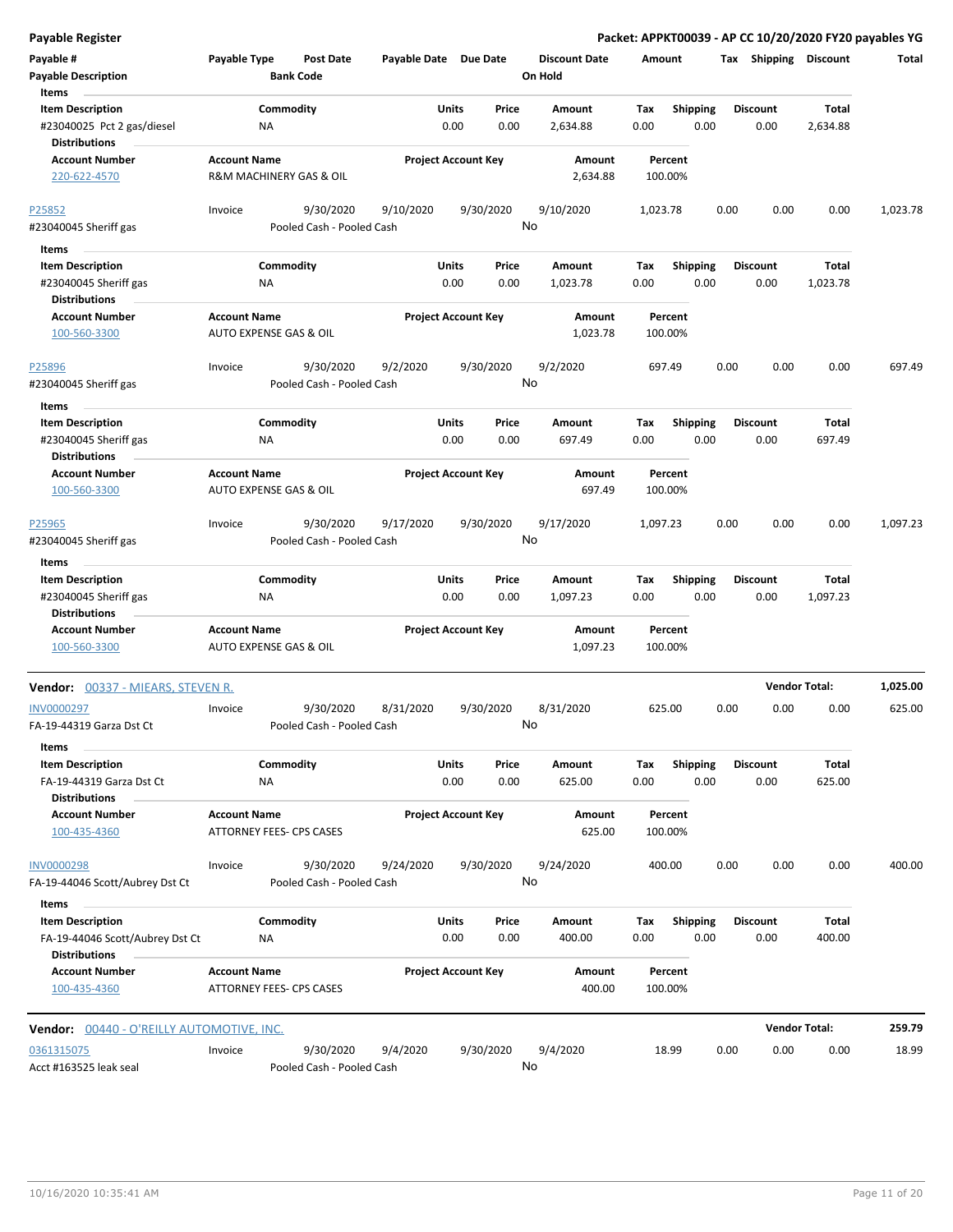|  | Payable Register |
|--|------------------|

| Payable Register                                                        |                                          |                           |                       |                            |                      |                    |                 |      |                       | Packet: APPKT00039 - AP CC 10/20/2020 FY20 payables YG |          |
|-------------------------------------------------------------------------|------------------------------------------|---------------------------|-----------------------|----------------------------|----------------------|--------------------|-----------------|------|-----------------------|--------------------------------------------------------|----------|
| Payable #                                                               | Payable Type                             | <b>Post Date</b>          | Payable Date Due Date |                            | <b>Discount Date</b> | Amount             |                 |      | Tax Shipping Discount |                                                        | Total    |
| <b>Payable Description</b>                                              |                                          | <b>Bank Code</b>          |                       |                            | On Hold              |                    |                 |      |                       |                                                        |          |
| Items                                                                   |                                          |                           |                       |                            |                      |                    |                 |      |                       |                                                        |          |
| <b>Item Description</b>                                                 |                                          | Commodity                 |                       | Units<br>Price             | Amount               | Tax                | Shipping        |      | <b>Discount</b>       | Total                                                  |          |
| Acct #163525 leak seal<br><b>Distributions</b>                          | ΝA                                       |                           |                       | 0.00<br>0.00               | 18.99                | 0.00               | 0.00            |      | 0.00                  | 18.99                                                  |          |
| <b>Account Number</b>                                                   | <b>Account Name</b>                      |                           |                       | <b>Project Account Key</b> | Amount               | Percent            |                 |      |                       |                                                        |          |
| 240-624-4580                                                            | <b>R&amp;M MACHINERY PARTS</b>           |                           |                       |                            | 18.99                | 100.00%            |                 |      |                       |                                                        |          |
| 0361-316209                                                             | Invoice                                  | 9/30/2020                 | 9/10/2020             | 9/30/2020                  | 9/10/2020            | 13.72              |                 | 0.00 | 0.00                  | 0.00                                                   | 13.72    |
| Acct #163523 R&M Parts                                                  |                                          | Pooled Cash - Pooled Cash |                       |                            | No                   |                    |                 |      |                       |                                                        |          |
| Items                                                                   |                                          |                           |                       |                            |                      |                    |                 |      |                       |                                                        |          |
| <b>Item Description</b>                                                 |                                          | Commodity                 |                       | Units<br>Price             | Amount               | Tax                | <b>Shipping</b> |      | <b>Discount</b>       | Total                                                  |          |
| Acct #163523 R&M Parts                                                  | ΝA                                       |                           |                       | 0.00<br>0.00               | 13.72                | 0.00               | 0.00            |      | 0.00                  | 13.72                                                  |          |
| <b>Distributions</b>                                                    |                                          |                           |                       |                            |                      |                    |                 |      |                       |                                                        |          |
| <b>Account Number</b>                                                   | <b>Account Name</b>                      |                           |                       | <b>Project Account Key</b> | Amount               | Percent            |                 |      |                       |                                                        |          |
| 220-622-4580                                                            | <b>R&amp;M MACHINERY PARTS</b>           |                           |                       |                            | 13.72                | 100.00%            |                 |      |                       |                                                        |          |
| 0361-316296                                                             | Invoice                                  | 9/30/2020                 | 9/10/2020             | 9/30/2020                  | 9/10/2020            | 34.95              |                 | 0.00 | 0.00                  | 0.00                                                   | 34.95    |
| Acct #163525 Fuel/WTR SEP                                               |                                          | Pooled Cash - Pooled Cash |                       |                            | No                   |                    |                 |      |                       |                                                        |          |
| Items                                                                   |                                          |                           |                       |                            |                      |                    |                 |      |                       |                                                        |          |
| <b>Item Description</b>                                                 |                                          | Commodity                 |                       | Units<br>Price             | Amount               | Tax                | <b>Shipping</b> |      | <b>Discount</b>       | Total                                                  |          |
| Acct #163525 Fuel/WTR SEP                                               | <b>NA</b>                                |                           |                       | 0.00<br>0.00               | 34.95                | 0.00               | 0.00            |      | 0.00                  | 34.95                                                  |          |
| <b>Distributions</b>                                                    |                                          |                           |                       |                            |                      |                    |                 |      |                       |                                                        |          |
| <b>Account Number</b>                                                   | <b>Account Name</b>                      |                           |                       | <b>Project Account Key</b> | Amount               | Percent            |                 |      |                       |                                                        |          |
| 240-624-4580                                                            | <b>R&amp;M MACHINERY PARTS</b>           |                           |                       |                            | 34.95                | 100.00%            |                 |      |                       |                                                        |          |
| 0361316523                                                              | Invoice                                  | 9/30/2020                 | 9/11/2020             | 9/30/2020                  | 9/11/2020            | 12.74              |                 | 0.00 | 0.00                  | 0.00                                                   | 12.74    |
| Acct #260555 filter unit 1034                                           |                                          | Pooled Cash - Pooled Cash |                       |                            | No                   |                    |                 |      |                       |                                                        |          |
| Items                                                                   |                                          |                           |                       |                            |                      |                    |                 |      |                       |                                                        |          |
| <b>Item Description</b>                                                 |                                          | Commodity                 |                       | Units<br>Price             | Amount               | Tax                | <b>Shipping</b> |      | <b>Discount</b>       | Total                                                  |          |
| Acct #260555 filter unit 1034                                           | ΝA                                       |                           |                       | 0.00<br>0.00               | 12.74                | 0.00               | 0.00            |      | 0.00                  | 12.74                                                  |          |
| <b>Distributions</b>                                                    |                                          |                           |                       |                            |                      |                    |                 |      |                       |                                                        |          |
| <b>Account Number</b>                                                   | <b>Account Name</b>                      |                           |                       | <b>Project Account Key</b> | Amount               | Percent            |                 |      |                       |                                                        |          |
| 100-560-4540                                                            | R & M AUTOMOBILES                        |                           |                       |                            | 12.74                | 100.00%            |                 |      |                       |                                                        |          |
| 0361-318536                                                             | Invoice                                  | 9/30/2020                 | 9/21/2020             | 9/30/2020                  | 9/21/2020            | 197.39             |                 | 0.00 | 0.00                  | 0.00                                                   | 197.39   |
| Acct #260555 battery unit 5206                                          |                                          | Pooled Cash - Pooled Cash |                       |                            | No                   |                    |                 |      |                       |                                                        |          |
| Items                                                                   |                                          |                           |                       |                            |                      |                    |                 |      |                       |                                                        |          |
| <b>Item Description</b>                                                 |                                          | Commodity                 |                       | Units<br>Price             | Amount               | Tax                | Shipping        |      | <b>Discount</b>       | Total                                                  |          |
| Acct #260555 battery unit 5206                                          | <b>NA</b>                                |                           |                       | 0.00<br>0.00               | 197.39               | 0.00               | 0.00            |      | 0.00                  | 197.39                                                 |          |
| <b>Distributions</b>                                                    |                                          |                           |                       |                            |                      |                    |                 |      |                       |                                                        |          |
| <b>Account Number</b><br>100-560-4540                                   | <b>Account Name</b><br>R & M AUTOMOBILES |                           |                       | <b>Project Account Key</b> | Amount<br>197.39     | Percent<br>100.00% |                 |      |                       |                                                        |          |
| 0361318538                                                              | Credit Memo                              | 9/30/2020                 | 9/21/2020             | 9/30/2020                  | 9/21/2020            | $-18.00$           |                 | 0.00 | 0.00                  | 0.00                                                   | $-18.00$ |
| Acct #260555 credit for core charge Inv#0361- Pooled Cash - Pooled Cash |                                          |                           |                       |                            | No                   |                    |                 |      |                       |                                                        |          |
| Items                                                                   |                                          |                           |                       |                            |                      |                    |                 |      |                       |                                                        |          |
| <b>Item Description</b>                                                 |                                          | Commodity                 |                       | Units<br>Price             | Amount               | Тах                | <b>Shipping</b> |      | <b>Discount</b>       | Total                                                  |          |
| Acct #260555 credit for core charge Inv#0 NA                            |                                          |                           |                       | 0.00<br>0.00               | $-18.00$             | 0.00               | 0.00            |      | 0.00                  | $-18.00$                                               |          |
| <b>Distributions</b>                                                    |                                          |                           |                       |                            |                      |                    |                 |      |                       |                                                        |          |
| <b>Account Number</b>                                                   | <b>Account Name</b>                      |                           |                       | <b>Project Account Key</b> | Amount               | Percent            |                 |      |                       |                                                        |          |
| 100-560-4540                                                            | R & M AUTOMOBILES                        |                           |                       |                            | $-18.00$             | 100.00%            |                 |      |                       |                                                        |          |
| Vendor: 00589 - PERKINS, J. DANIEL                                      |                                          |                           |                       |                            |                      |                    |                 |      |                       | <b>Vendor Total:</b>                                   | 2,511.00 |
|                                                                         |                                          |                           |                       |                            |                      |                    |                 |      |                       |                                                        |          |
| INV0000278                                                              | Invoice                                  | 9/30/2020                 | 9/25/2020             | 9/30/2020                  | 9/25/2020            | 648.00             |                 | 0.00 | 0.00                  | 0.00                                                   | 648.00   |

FA-19-44386 Fuller Dst Ct Pooled Cash - Pooled Cash

No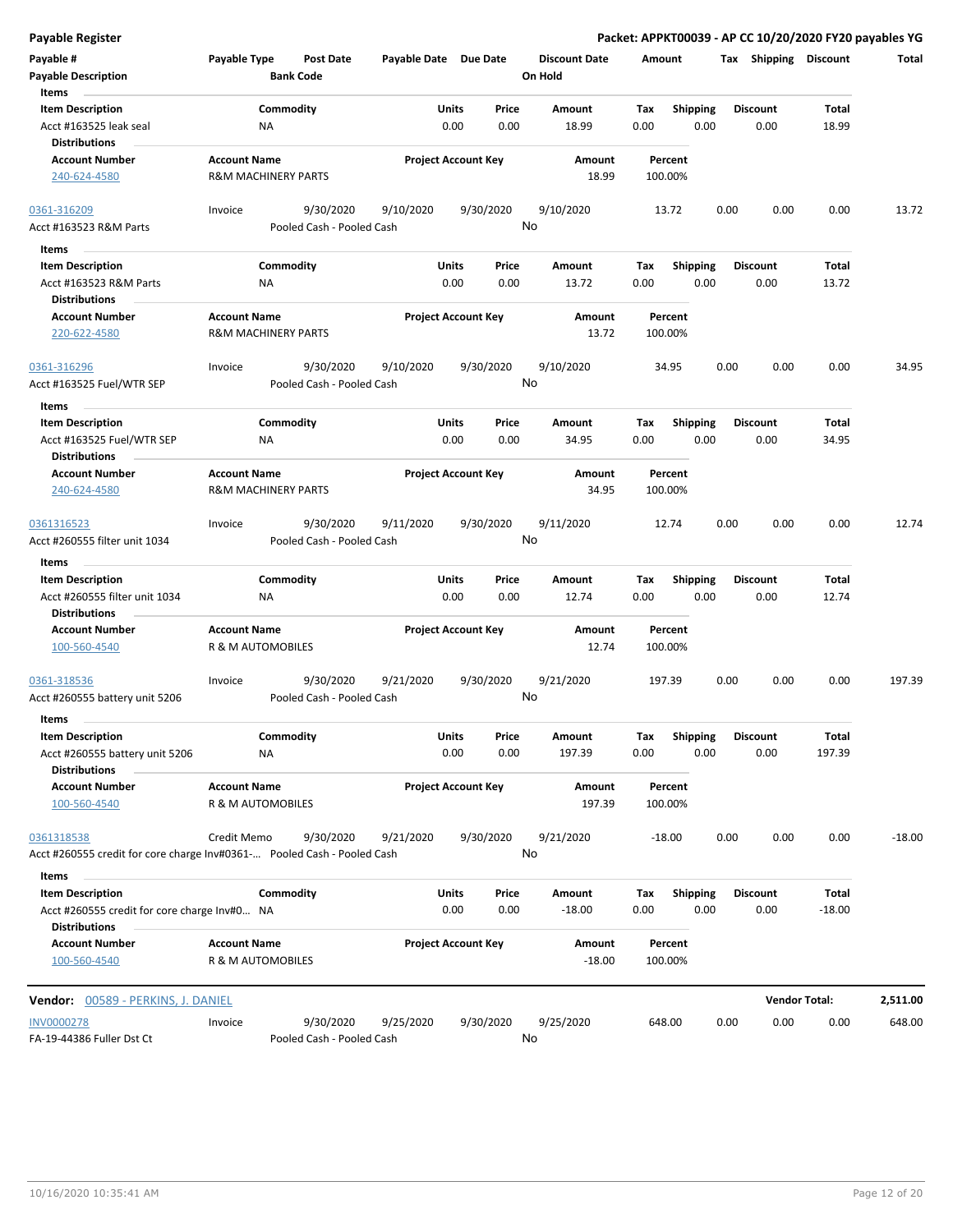| <b>Payable Register</b>             |                                 |                           |                            |       |           |                      |         |                 |      |                       | Packet: APPKT00039 - AP CC 10/20/2020 FY20 payables YG |          |
|-------------------------------------|---------------------------------|---------------------------|----------------------------|-------|-----------|----------------------|---------|-----------------|------|-----------------------|--------------------------------------------------------|----------|
| Payable #                           | Payable Type                    | <b>Post Date</b>          | Payable Date Due Date      |       |           | <b>Discount Date</b> | Amount  |                 |      | Tax Shipping Discount |                                                        | Total    |
| <b>Payable Description</b>          | <b>Bank Code</b>                |                           |                            |       |           | On Hold              |         |                 |      |                       |                                                        |          |
| Items                               |                                 |                           |                            |       |           |                      |         |                 |      |                       |                                                        |          |
| <b>Item Description</b>             | Commodity                       |                           |                            | Units | Price     | Amount               | Tax     | Shipping        |      | <b>Discount</b>       | Total                                                  |          |
| FA-19-44386 Fuller Dst Ct           | ΝA                              |                           |                            | 0.00  | 0.00      | 648.00               | 0.00    | 0.00            |      | 0.00                  | 648.00                                                 |          |
| <b>Distributions</b>                |                                 |                           |                            |       |           |                      |         |                 |      |                       |                                                        |          |
|                                     |                                 |                           |                            |       |           |                      |         |                 |      |                       |                                                        |          |
| <b>Account Number</b>               | <b>Account Name</b>             |                           | <b>Project Account Key</b> |       |           | Amount               |         | Percent         |      |                       |                                                        |          |
| 100-435-4360                        | ATTORNEY FEES- CPS CASES        |                           |                            |       |           | 648.00               | 100.00% |                 |      |                       |                                                        |          |
| INV0000291                          | Invoice                         | 9/30/2020                 | 9/22/2020                  |       | 9/30/2020 | 9/22/2020            | 837.00  |                 | 0.00 | 0.00                  | 0.00                                                   | 837.00   |
|                                     |                                 |                           |                            |       | No        |                      |         |                 |      |                       |                                                        |          |
| FA-20-11820 Moutray Dst Ct          |                                 | Pooled Cash - Pooled Cash |                            |       |           |                      |         |                 |      |                       |                                                        |          |
| Items                               |                                 |                           |                            |       |           |                      |         |                 |      |                       |                                                        |          |
| <b>Item Description</b>             | Commodity                       |                           |                            | Units | Price     | Amount               | Tax     | <b>Shipping</b> |      | <b>Discount</b>       | Total                                                  |          |
| FA-20-11820 Moutray Dst Ct          | ΝA                              |                           |                            | 0.00  | 0.00      | 837.00               | 0.00    | 0.00            |      | 0.00                  | 837.00                                                 |          |
| <b>Distributions</b>                |                                 |                           |                            |       |           |                      |         |                 |      |                       |                                                        |          |
| <b>Account Number</b>               | <b>Account Name</b>             |                           | <b>Project Account Key</b> |       |           | Amount               |         | Percent         |      |                       |                                                        |          |
| 100-435-4360                        | <b>ATTORNEY FEES- CPS CASES</b> |                           |                            |       |           | 837.00               | 100.00% |                 |      |                       |                                                        |          |
|                                     |                                 |                           |                            |       |           |                      |         |                 |      |                       |                                                        |          |
| INV0000292                          | Invoice                         | 9/30/2020                 | 9/17/2020                  |       | 9/30/2020 | 9/17/2020            | 378.00  |                 | 0.00 | 0.00                  | 0.00                                                   | 378.00   |
| FA-20-44890 Anderson Dst Ct         |                                 | Pooled Cash - Pooled Cash |                            |       |           | No                   |         |                 |      |                       |                                                        |          |
| Items                               |                                 |                           |                            |       |           |                      |         |                 |      |                       |                                                        |          |
| <b>Item Description</b>             | Commodity                       |                           |                            | Units | Price     | Amount               | Tax     | <b>Shipping</b> |      | <b>Discount</b>       | Total                                                  |          |
| FA-20-44890 Anderson Dst Ct         | NA                              |                           |                            | 0.00  | 0.00      | 378.00               | 0.00    | 0.00            |      | 0.00                  | 378.00                                                 |          |
| <b>Distributions</b>                |                                 |                           |                            |       |           |                      |         |                 |      |                       |                                                        |          |
|                                     |                                 |                           |                            |       |           |                      |         |                 |      |                       |                                                        |          |
| <b>Account Number</b>               | <b>Account Name</b>             |                           | <b>Project Account Key</b> |       |           | Amount               |         | Percent         |      |                       |                                                        |          |
| 100-435-4360                        | ATTORNEY FEES- CPS CASES        |                           |                            |       |           | 378.00               | 100.00% |                 |      |                       |                                                        |          |
|                                     |                                 |                           |                            |       |           |                      |         |                 |      |                       |                                                        |          |
| INV0000293                          | Invoice                         | 9/30/2020                 | 9/25/2020                  |       | 9/30/2020 | 9/25/2020            | 648.00  |                 | 0.00 | 0.00                  | 0.00                                                   | 648.00   |
| FA-15-42456 Gasper Dst Ct           |                                 | Pooled Cash - Pooled Cash |                            |       |           | No                   |         |                 |      |                       |                                                        |          |
| Items                               |                                 |                           |                            |       |           |                      |         |                 |      |                       |                                                        |          |
| <b>Item Description</b>             | Commodity                       |                           |                            | Units | Price     | Amount               | Tax     | <b>Shipping</b> |      | <b>Discount</b>       | Total                                                  |          |
| FA-15-42456 Gasper Dst Ct           | ΝA                              |                           |                            | 0.00  | 0.00      | 648.00               | 0.00    | 0.00            |      | 0.00                  | 648.00                                                 |          |
| <b>Distributions</b>                |                                 |                           |                            |       |           |                      |         |                 |      |                       |                                                        |          |
| <b>Account Number</b>               | <b>Account Name</b>             |                           | <b>Project Account Key</b> |       |           | Amount               |         | Percent         |      |                       |                                                        |          |
| 100-435-4360                        | ATTORNEY FEES- CPS CASES        |                           |                            |       |           | 648.00               | 100.00% |                 |      |                       |                                                        |          |
|                                     |                                 |                           |                            |       |           |                      |         |                 |      |                       |                                                        |          |
| Vendor: 00269 - ROMCO EQUIPMENT CO. |                                 |                           |                            |       |           |                      |         |                 |      | <b>Vendor Total:</b>  |                                                        | 488.41   |
| 101120304                           | Invoice                         | 9/30/2020                 | 8/20/2020                  |       | 9/30/2020 | 8/20/2020            | 488.41  |                 | 0.00 | 0.00                  | 0.00                                                   | 488.41   |
| Skirt hopper/bumper for Etnyre      |                                 | Pooled Cash - Pooled Cash |                            |       |           | No.                  |         |                 |      |                       |                                                        |          |
| Items                               |                                 |                           |                            |       |           |                      |         |                 |      |                       |                                                        |          |
| <b>Item Description</b>             | Commodity                       |                           |                            | Units | Price     | Amount               | Tax     | <b>Shipping</b> |      | <b>Discount</b>       | Total                                                  |          |
| Skirt hopper/bumper for Etnyre      | ΝA                              |                           |                            | 0.00  | 0.00      | 488.41               | 0.00    | 0.00            |      | 0.00                  | 488.41                                                 |          |
| <b>Distributions</b>                |                                 |                           |                            |       |           |                      |         |                 |      |                       |                                                        |          |
| <b>Account Number</b>               | <b>Account Name</b>             |                           | <b>Project Account Key</b> |       |           | Amount               |         | Percent         |      |                       |                                                        |          |
| 220-622-4580                        |                                 |                           |                            |       |           |                      |         |                 |      |                       |                                                        |          |
|                                     | <b>R&amp;M MACHINERY PARTS</b>  |                           |                            |       |           | 244.20               |         | 50.00%          |      |                       |                                                        |          |
| 240-624-4580                        | <b>R&amp;M MACHINERY PARTS</b>  |                           |                            |       |           | 244.21               |         | 50.00%          |      |                       |                                                        |          |
|                                     |                                 |                           |                            |       |           |                      |         |                 |      |                       |                                                        |          |
| Vendor: 00817 - SMITH, THOMAS SCOTT |                                 |                           |                            |       |           |                      |         |                 |      | <b>Vendor Total:</b>  |                                                        | 4,937.89 |
| <b>INV0000279</b>                   | Invoice                         | 9/30/2020                 | 9/21/2020                  |       | 9/30/2020 | 9/21/2020            | 609.85  |                 | 0.00 | 0.00                  | 0.00                                                   | 609.85   |
| CR-20-27645 Truss Dst Ct            |                                 | Pooled Cash - Pooled Cash |                            |       |           | No                   |         |                 |      |                       |                                                        |          |
| Items                               |                                 |                           |                            |       |           |                      |         |                 |      |                       |                                                        |          |
| <b>Item Description</b>             | Commodity                       |                           |                            | Units | Price     | Amount               | Tax     | <b>Shipping</b> |      | <b>Discount</b>       | Total                                                  |          |
| CR-20-27645 Truss Dst Ct            | ΝA                              |                           |                            | 0.00  | 0.00      | 609.85               | 0.00    | 0.00            |      | 0.00                  | 609.85                                                 |          |
| <b>Distributions</b>                |                                 |                           |                            |       |           |                      |         |                 |      |                       |                                                        |          |
| <b>Account Number</b>               | <b>Account Name</b>             |                           | <b>Project Account Key</b> |       |           | Amount               |         | Percent         |      |                       |                                                        |          |
| 100-435-4370                        | <b>ATTORNEY FEES</b>            |                           |                            |       |           | 609.85               | 100.00% |                 |      |                       |                                                        |          |
|                                     |                                 |                           |                            |       |           |                      |         |                 |      |                       |                                                        |          |
| <b>INV0000280</b>                   | Invoice                         | 9/30/2020                 | 9/14/2020                  |       | 9/30/2020 | 9/14/2020            | 796.14  |                 | 0.00 | 0.00                  | 0.00                                                   | 796.14   |
| CR-19-27026 Wallace Dst Ct          |                                 | Pooled Cash - Pooled Cash |                            |       |           | No                   |         |                 |      |                       |                                                        |          |
|                                     |                                 |                           |                            |       |           |                      |         |                 |      |                       |                                                        |          |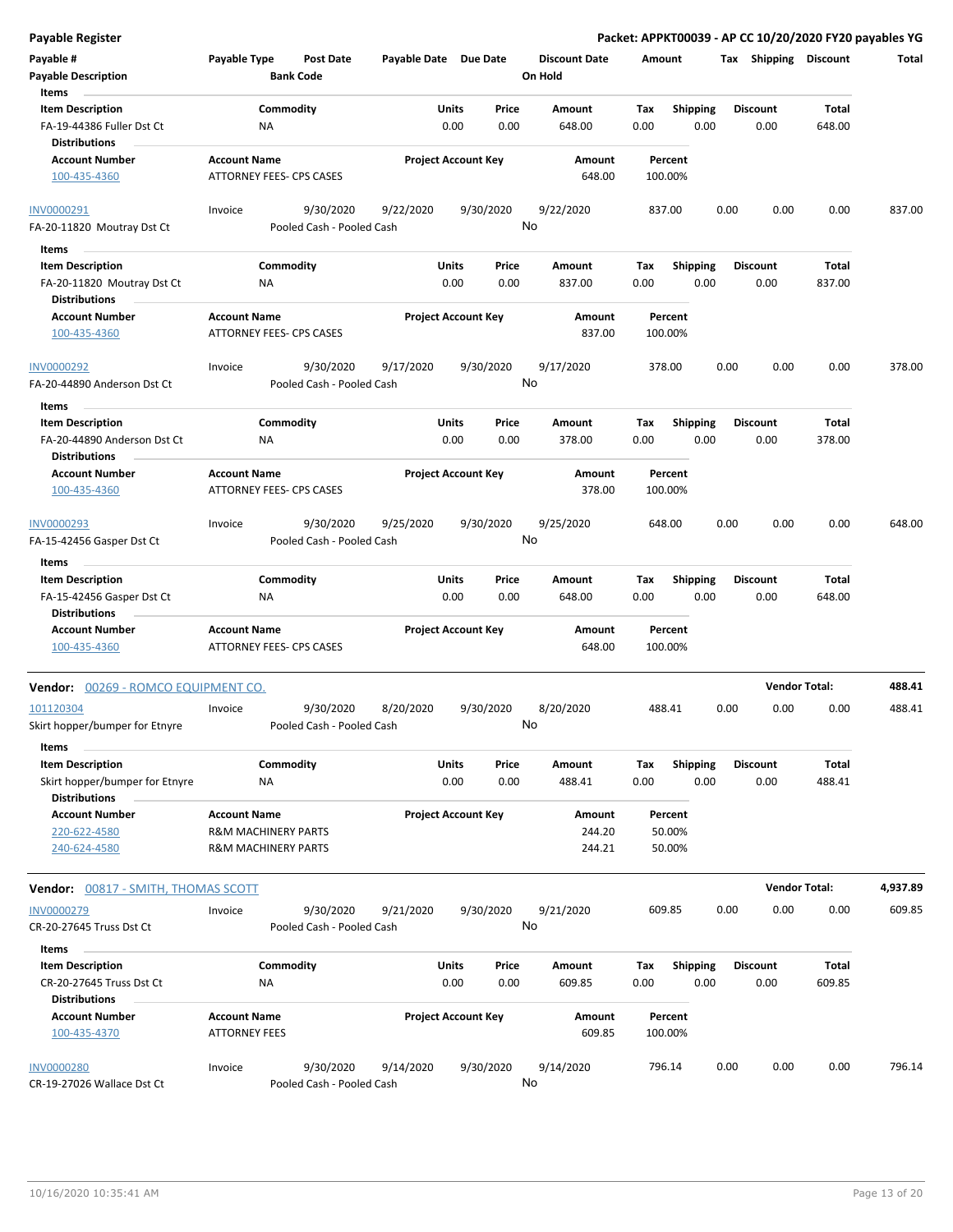| <b>Payable Register</b>                                                       |                                             |                                        |                       |                            |               |                                 |             |                         |      |                         |                 | Packet: APPKT00039 - AP CC 10/20/2020 FY20 payables YG |
|-------------------------------------------------------------------------------|---------------------------------------------|----------------------------------------|-----------------------|----------------------------|---------------|---------------------------------|-------------|-------------------------|------|-------------------------|-----------------|--------------------------------------------------------|
| Payable #<br><b>Payable Description</b>                                       | Payable Type                                | <b>Post Date</b><br><b>Bank Code</b>   | Payable Date Due Date |                            |               | <b>Discount Date</b><br>On Hold | Amount      |                         |      | Tax Shipping Discount   |                 | Total                                                  |
| Items                                                                         |                                             |                                        |                       |                            |               |                                 |             |                         |      |                         |                 |                                                        |
| <b>Item Description</b><br>CR-19-27026 Wallace Dst Ct<br><b>Distributions</b> | ΝA                                          | Commodity                              |                       | Units<br>0.00              | Price<br>0.00 | <b>Amount</b><br>796.14         | Tax<br>0.00 | Shipping<br>0.00        |      | <b>Discount</b><br>0.00 | Total<br>796.14 |                                                        |
| <b>Account Number</b>                                                         | <b>Account Name</b>                         |                                        |                       | <b>Project Account Key</b> |               | Amount                          |             | Percent                 |      |                         |                 |                                                        |
| 100-435-4370                                                                  | <b>ATTORNEY FEES</b>                        |                                        |                       |                            |               | 796.14                          |             | 100.00%                 |      |                         |                 |                                                        |
| INV0000281<br>CR-19-27064 Fogelman Dst Ct                                     | Invoice                                     | 9/30/2020<br>Pooled Cash - Pooled Cash | 9/17/2020             | 9/30/2020                  | No            | 9/17/2020                       | 719.95      |                         | 0.00 | 0.00                    | 0.00            | 719.95                                                 |
| Items                                                                         |                                             |                                        |                       |                            |               |                                 |             |                         |      |                         |                 |                                                        |
| <b>Item Description</b>                                                       |                                             | Commodity                              |                       | Units                      | Price         | Amount                          | Tax         | <b>Shipping</b>         |      | <b>Discount</b>         | <b>Total</b>    |                                                        |
| CR-19-27064 Fogelman Dst Ct<br><b>Distributions</b>                           | ΝA                                          |                                        |                       | 0.00                       | 0.00          | 719.95                          | 0.00        | 0.00                    |      | 0.00                    | 719.95          |                                                        |
| <b>Account Number</b>                                                         | <b>Account Name</b>                         |                                        |                       | <b>Project Account Key</b> |               | Amount                          |             | Percent                 |      |                         |                 |                                                        |
| 100-435-4370                                                                  | <b>ATTORNEY FEES</b>                        |                                        |                       |                            |               | 719.95                          |             | 100.00%                 |      |                         |                 |                                                        |
| <b>INV0000282</b><br>CR-20-27461 Smith Dst Ct                                 | Invoice                                     | 9/30/2020<br>Pooled Cash - Pooled Cash | 9/24/2020             | 9/30/2020                  | No            | 9/24/2020                       |             | 637.10                  | 0.00 | 0.00                    | 0.00            | 637.10                                                 |
| Items                                                                         |                                             |                                        |                       |                            |               |                                 |             |                         |      |                         |                 |                                                        |
| <b>Item Description</b><br>CR-20-27461 Smith Dst Ct<br><b>Distributions</b>   | NA                                          | Commodity                              |                       | Units<br>0.00              | Price<br>0.00 | Amount<br>637.10                | Tax<br>0.00 | <b>Shipping</b><br>0.00 |      | <b>Discount</b><br>0.00 | Total<br>637.10 |                                                        |
| <b>Account Number</b>                                                         | <b>Account Name</b>                         |                                        |                       | <b>Project Account Key</b> |               | <b>Amount</b>                   |             | Percent                 |      |                         |                 |                                                        |
| 100-435-4370                                                                  | <b>ATTORNEY FEES</b>                        |                                        |                       |                            |               | 637.10                          |             | 100.00%                 |      |                         |                 |                                                        |
| INV0000283                                                                    | Invoice                                     | 9/30/2020                              | 9/17/2020             | 9/30/2020                  |               | 9/17/2020                       | 1,193.65    |                         | 0.00 | 0.00                    | 0.00            | 1,193.65                                               |
| CR-19-27076 Hunter Dst Ct                                                     |                                             | Pooled Cash - Pooled Cash              |                       |                            | No            |                                 |             |                         |      |                         |                 |                                                        |
| Items                                                                         |                                             |                                        |                       |                            |               |                                 |             |                         |      |                         |                 |                                                        |
| <b>Item Description</b>                                                       |                                             | Commodity                              |                       | Units                      | Price         | Amount                          | Tax         | <b>Shipping</b>         |      | <b>Discount</b>         | Total           |                                                        |
| CR-19-27076 Hunter Dst Ct<br><b>Distributions</b>                             | ΝA                                          |                                        |                       | 0.00                       | 0.00          | 1,193.65                        | 0.00        | 0.00                    |      | 0.00                    | 1,193.65        |                                                        |
| <b>Account Number</b>                                                         | <b>Account Name</b>                         |                                        |                       | <b>Project Account Key</b> |               | Amount                          |             | Percent                 |      |                         |                 |                                                        |
| 100-435-4370                                                                  | <b>ATTORNEY FEES</b>                        |                                        |                       |                            |               | 1,193.65                        |             | 100.00%                 |      |                         |                 |                                                        |
| INV0000284                                                                    | Invoice                                     | 9/30/2020                              | 9/28/2020             | 9/30/2020                  |               | 9/28/2020                       |             | 87.45                   | 0.00 | 0.00                    | 0.00            | 87.45                                                  |
| Henry Dst Ct                                                                  |                                             | Pooled Cash - Pooled Cash              |                       |                            | No            |                                 |             |                         |      |                         |                 |                                                        |
| Items                                                                         |                                             |                                        |                       |                            |               |                                 |             |                         |      |                         |                 |                                                        |
| <b>Item Description</b>                                                       |                                             | Commodity                              |                       | Units                      | Price         | Amount                          | Tax         | Shipping                |      | <b>Discount</b>         | Total           |                                                        |
| Henry Dst Ct                                                                  | NA                                          |                                        |                       | 0.00                       | 0.00          | 87.45                           | 0.00        | 0.00                    |      | 0.00                    | 87.45           |                                                        |
| <b>Distributions</b>                                                          |                                             |                                        |                       |                            |               |                                 |             |                         |      |                         |                 |                                                        |
| <b>Account Number</b><br>100-435-4370                                         | <b>Account Name</b><br><b>ATTORNEY FEES</b> |                                        |                       | <b>Project Account Key</b> |               | Amount<br>87.45                 |             | Percent<br>100.00%      |      |                         |                 |                                                        |
| <b>INV0000285</b>                                                             | Invoice                                     | 9/30/2020                              | 9/29/2020             | 9/30/2020                  |               | 9/29/2020                       |             | 334.00                  | 0.00 | 0.00                    | 0.00            | 334.00                                                 |
| CR-20-27418 Sewell Dst Ct                                                     |                                             | Pooled Cash - Pooled Cash              |                       |                            | No            |                                 |             |                         |      |                         |                 |                                                        |
| Items                                                                         |                                             |                                        |                       |                            |               |                                 |             |                         |      |                         |                 |                                                        |
| <b>Item Description</b>                                                       |                                             | Commodity                              |                       | Units                      | Price         | Amount                          | Tax         | Shipping                |      | <b>Discount</b>         | Total           |                                                        |
| CR-20-27418 Sewell Dst Ct<br><b>Distributions</b>                             | NA                                          |                                        |                       | 0.00                       | 0.00          | 334.00                          | 0.00        | 0.00                    |      | 0.00                    | 334.00          |                                                        |
| <b>Account Number</b>                                                         | <b>Account Name</b>                         |                                        |                       | <b>Project Account Key</b> |               | Amount                          |             | Percent                 |      |                         |                 |                                                        |
| 100-435-4370                                                                  | <b>ATTORNEY FEES</b>                        |                                        |                       |                            |               | 334.00                          |             | 100.00%                 |      |                         |                 |                                                        |
| <b>INV0000286</b><br>CR-20-27565 Barger Dst Ct                                | Invoice                                     | 9/30/2020<br>Pooled Cash - Pooled Cash | 9/14/2020             | 9/30/2020                  | No            | 9/14/2020                       |             | 559.75                  | 0.00 | 0.00                    | 0.00            | 559.75                                                 |
| Items                                                                         |                                             |                                        |                       |                            |               |                                 |             |                         |      |                         |                 |                                                        |
| <b>Item Description</b>                                                       |                                             | Commodity                              |                       | Units                      | Price         | Amount                          | Tax         | <b>Shipping</b>         |      | <b>Discount</b>         | Total           |                                                        |
| CR-20-27565 Barger Dst Ct<br><b>Distributions</b>                             | ΝA                                          |                                        |                       | 0.00                       | 0.00          | 559.75                          | 0.00        | 0.00                    |      | 0.00                    | 559.75          |                                                        |
| <b>Account Number</b>                                                         | <b>Account Name</b>                         |                                        |                       | <b>Project Account Key</b> |               | Amount                          |             | Percent                 |      |                         |                 |                                                        |
| 100-435-4370                                                                  | <b>ATTORNEY FEES</b>                        |                                        |                       |                            |               | 559.75                          |             | 100.00%                 |      |                         |                 |                                                        |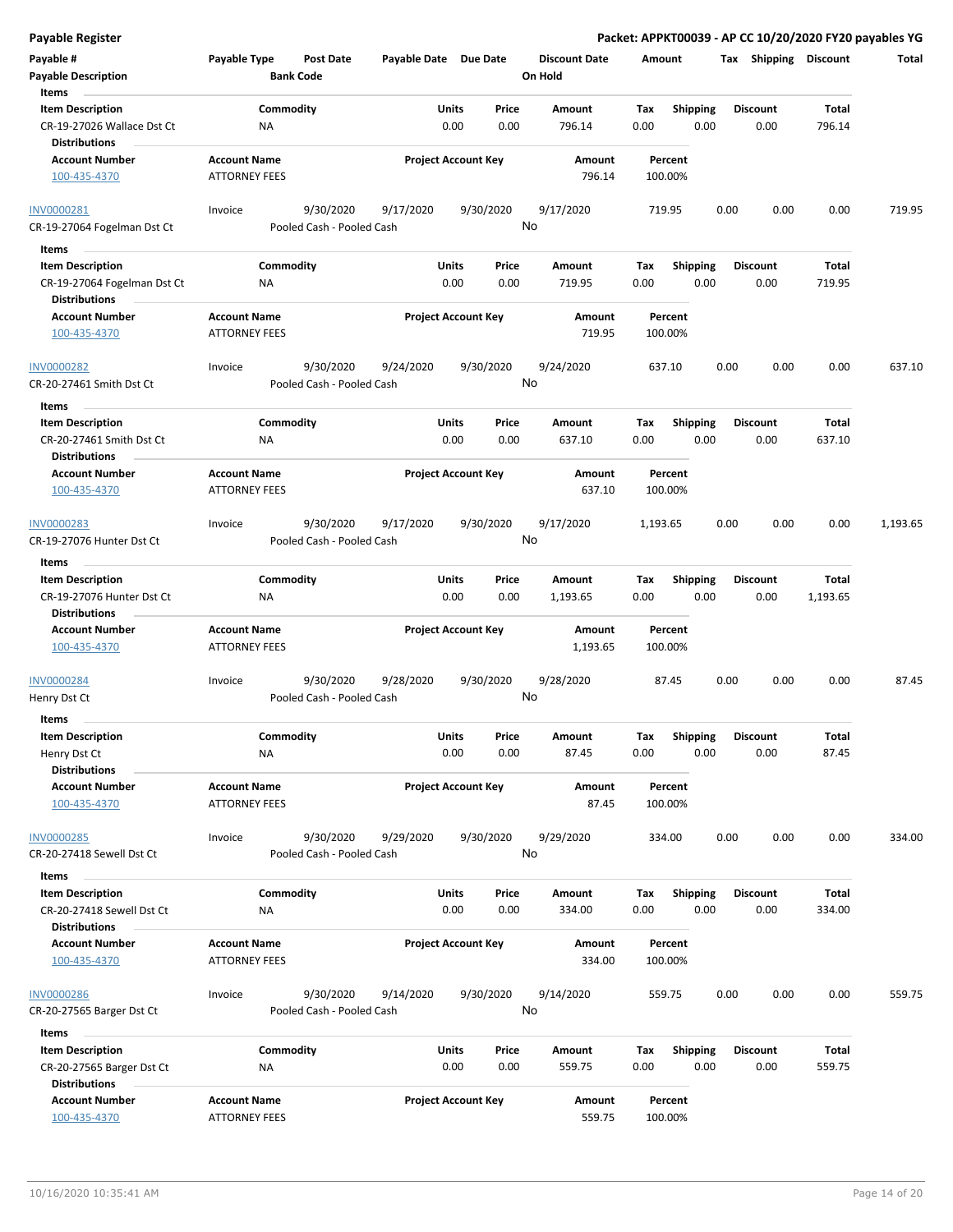| <b>Payable Register</b>                                                                                |                                                  |                                        |                       |                            |                                 |                    |                         |                         | Packet: APPKT00039 - AP CC 10/20/2020 FY20 payables YG |          |
|--------------------------------------------------------------------------------------------------------|--------------------------------------------------|----------------------------------------|-----------------------|----------------------------|---------------------------------|--------------------|-------------------------|-------------------------|--------------------------------------------------------|----------|
| Payable #<br><b>Payable Description</b>                                                                | Payable Type                                     | Post Date<br><b>Bank Code</b>          | Payable Date Due Date |                            | <b>Discount Date</b><br>On Hold | Amount             |                         | Tax Shipping Discount   |                                                        | Total    |
| <b>Vendor: 00801 - SOLOMON, AMANDA</b>                                                                 |                                                  |                                        |                       |                            |                                 |                    |                         |                         | <b>Vendor Total:</b>                                   | 427.50   |
| INV0000299<br>FA-19-44139 Garza Dst Ct                                                                 | Invoice                                          | 9/30/2020<br>Pooled Cash - Pooled Cash | 9/28/2020             | 9/30/2020                  | 9/28/2020<br>No                 | 427.50             | 0.00                    | 0.00                    | 0.00                                                   | 427.50   |
| Items<br><b>Item Description</b><br>FA-19-44139 Garza Dst Ct<br>Distributions                          |                                                  | Commodity<br>ΝA                        | Units                 | Price<br>0.00<br>0.00      | Amount<br>427.50                | Tax<br>0.00        | <b>Shipping</b><br>0.00 | <b>Discount</b><br>0.00 | Total<br>427.50                                        |          |
| <b>Account Number</b><br>100-435-4360                                                                  | <b>Account Name</b>                              | ATTORNEY FEES- CPS CASES               |                       | <b>Project Account Key</b> | Amount<br>427.50                | Percent<br>100.00% |                         |                         |                                                        |          |
| <b>Vendor: 00202 - TEXAS ASSOCIATION OF COUNTIES</b>                                                   |                                                  |                                        |                       |                            |                                 |                    |                         |                         | <b>Vendor Total:</b>                                   | 4,039.00 |
| NRDD-0006242<br>Claim #LE20196643-1 Eachus deductible paym Pooled Cash - Pooled Cash                   | Invoice                                          | 9/30/2020                              | 6/11/2020             | 9/30/2020                  | 6/11/2020<br>No                 | 2,858.00           | 0.00                    | 0.00                    | 0.00                                                   | 2,858.00 |
| Items<br><b>Item Description</b><br>Claim #LE20196643-1 Eachus deductible p NA<br><b>Distributions</b> |                                                  | Commodity                              | <b>Units</b>          | Price<br>0.00<br>0.00      | Amount<br>2,858.00              | Tax<br>0.00        | <b>Shipping</b><br>0.00 | <b>Discount</b><br>0.00 | Total<br>2,858.00                                      |          |
| <b>Account Number</b><br>100-409-3990                                                                  | <b>Account Name</b>                              | <b>CLAIMS SETTLEMENTS</b>              |                       | <b>Project Account Key</b> | Amount<br>2,858.00              | Percent<br>100.00% |                         |                         |                                                        |          |
| NRDD-0006252<br>Claim #PO20208039-1 Wolfe deductible paym Pooled Cash - Pooled Cash                    | Invoice                                          | 9/30/2020                              | 6/28/2020             | 9/30/2020                  | 6/28/2020<br>No                 | 181.00             | 0.00                    | 0.00                    | 0.00                                                   | 181.00   |
| Items                                                                                                  |                                                  |                                        |                       |                            |                                 |                    |                         |                         |                                                        |          |
| <b>Item Description</b><br>Claim #PO20208039-1 Wolfe deductible p NA<br><b>Distributions</b>           |                                                  | Commodity                              | <b>Units</b>          | Price<br>0.00<br>0.00      | Amount<br>181.00                | Tax<br>0.00        | <b>Shipping</b><br>0.00 | <b>Discount</b><br>0.00 | Total<br>181.00                                        |          |
| <b>Account Number</b><br>100-409-3990                                                                  | <b>Account Name</b><br><b>CLAIMS SETTLEMENTS</b> |                                        |                       | <b>Project Account Key</b> | Amount<br>181.00                | Percent<br>100.00% |                         |                         |                                                        |          |
| NRDD-0006332<br>Claim #AL20208564-1 Waldrip deductible                                                 | Invoice                                          | 9/30/2020<br>Pooled Cash - Pooled Cash | 7/21/2020             | 9/30/2020                  | 7/21/2020<br>No                 | 1,000.00           | 0.00                    | 0.00                    | 0.00                                                   | 1,000.00 |
| Items<br><b>Item Description</b>                                                                       |                                                  | Commodity                              | <b>Units</b>          | Price                      | Amount                          | Тах                | <b>Shipping</b>         | <b>Discount</b>         | Total                                                  |          |
| Claim #AL20208564-1 Waldrip deductible<br>Distributions                                                |                                                  | ΝA                                     |                       | 0.00<br>0.00               | 1,000.00                        | 0.00               | 0.00                    | 0.00                    | 1,000.00                                               |          |
| <b>Account Number</b><br>100-409-3990                                                                  | <b>Account Name</b>                              | <b>CLAIMS SETTLEMENTS</b>              |                       | <b>Project Account Kev</b> | Amount<br>1,000.00              | Percent<br>100.00% |                         |                         |                                                        |          |
| <b>Vendor:</b> 00767 - TEXAS DEPT. OF STATE HEALTH SERVICE                                             |                                                  |                                        |                       |                            |                                 |                    |                         |                         | <b>Vendor Total:</b>                                   | 104.31   |
| 2011924<br>Sept 2020 remote birth access                                                               | Invoice                                          | 9/30/2020<br>Pooled Cash - Pooled Cash | 10/1/2020             | 10/1/2020                  | 10/1/2020<br>No                 | 104.31             | 0.00                    | 0.00                    | 0.00                                                   | 104.31   |
| Items<br><b>Item Description</b><br>Sept 2020 remote birth access<br><b>Distributions</b>              |                                                  | Commodity<br>ΝA                        | <b>Units</b>          | Price<br>0.00<br>0.00      | Amount<br>104.31                | Тах<br>0.00        | <b>Shipping</b><br>0.00 | <b>Discount</b><br>0.00 | Total<br>104.31                                        |          |
| <b>Account Number</b><br>100-409-4890                                                                  | <b>Account Name</b>                              | <b>COURT COSTS/ARREST FEES</b>         |                       | <b>Project Account Key</b> | Amount<br>104.31                | Percent<br>100.00% |                         |                         |                                                        |          |
| <b>Vendor: 00627 - THE FANNIN COUNTY LEADER</b>                                                        |                                                  |                                        |                       |                            |                                 |                    |                         |                         | <b>Vendor Total:</b>                                   | 584.86   |
| <b>INV0000307</b><br>Bids/Notices-Election/Hearing/Budget/Salary/ Pooled Cash - Pooled Cash            | Invoice                                          | 9/30/2020                              | 9/30/2020             | 9/30/2020                  | 9/30/2020<br>No                 | 584.86             | 0.00                    | 0.00                    | 0.00                                                   | 584.86   |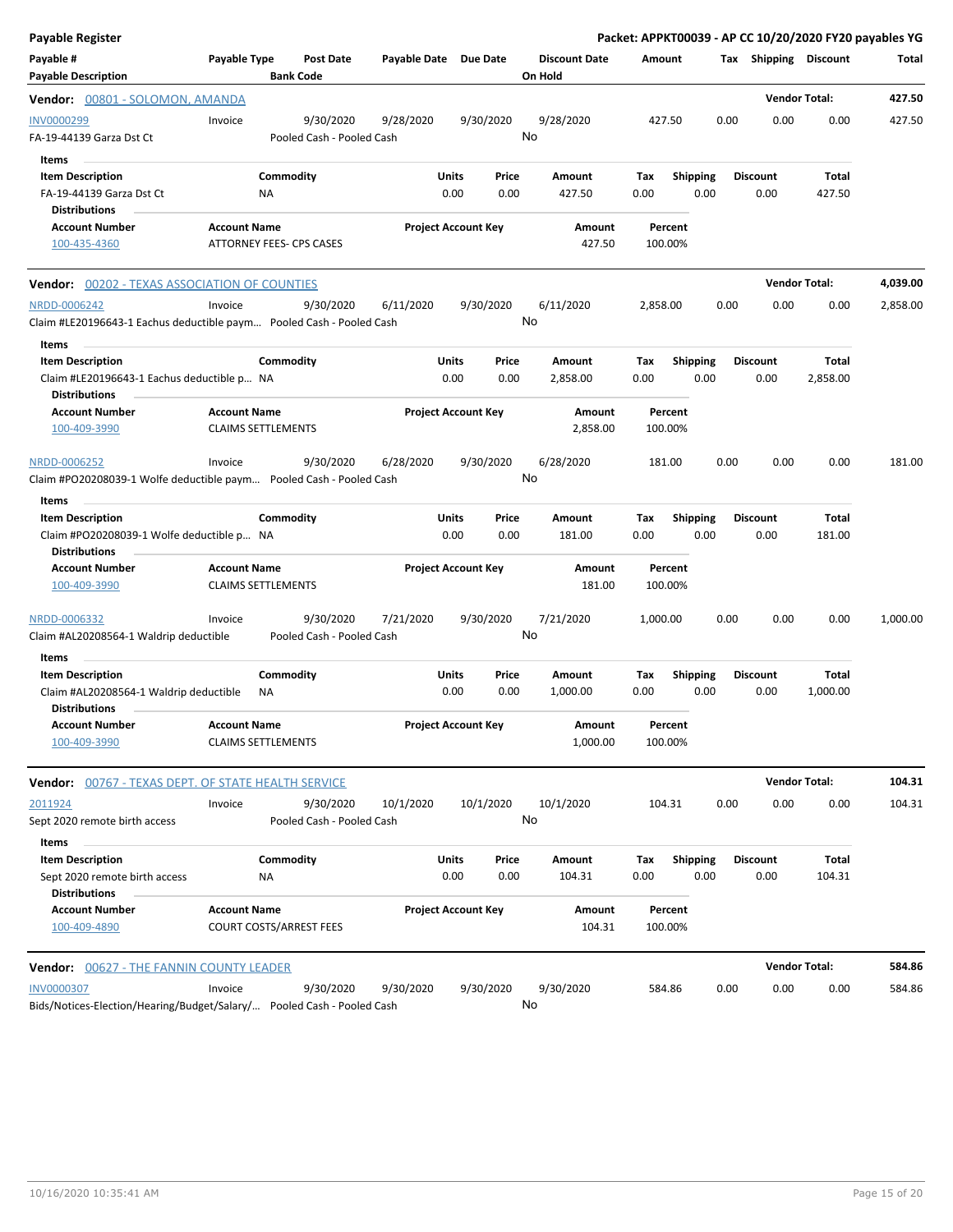| <b>Payable Register</b>                                             |                                                       |                           |                       |                            |                      |           |                 |      |                       |                      | Packet: APPKT00039 - AP CC 10/20/2020 FY20 payables YG |
|---------------------------------------------------------------------|-------------------------------------------------------|---------------------------|-----------------------|----------------------------|----------------------|-----------|-----------------|------|-----------------------|----------------------|--------------------------------------------------------|
| Payable #                                                           | Payable Type                                          | <b>Post Date</b>          | Payable Date Due Date |                            | <b>Discount Date</b> | Amount    |                 |      | Tax Shipping Discount |                      | Total                                                  |
| <b>Payable Description</b>                                          |                                                       | <b>Bank Code</b>          |                       |                            | On Hold              |           |                 |      |                       |                      |                                                        |
| Items                                                               |                                                       |                           |                       |                            |                      |           |                 |      |                       |                      |                                                        |
| <b>Item Description</b>                                             | Commodity                                             |                           |                       | Units<br>Price             | <b>Amount</b>        | Tax       | <b>Shipping</b> |      | <b>Discount</b>       | Total                |                                                        |
| Bids/Notices-Election/Hearing/Budget/Sal NA<br><b>Distributions</b> |                                                       |                           |                       | 0.00<br>0.00               | 584.86               | 0.00      | 0.00            |      | 0.00                  | 584.86               |                                                        |
| <b>Account Number</b>                                               | <b>Account Name</b>                                   |                           |                       | <b>Project Account Key</b> | Amount               |           | Percent         |      |                       |                      |                                                        |
| 100-404-4300                                                        | <b>BIDS AND NOTICES</b>                               |                           |                       |                            | 123.84               |           | 21.17%          |      |                       |                      |                                                        |
| 100-409-4300                                                        | <b>BIDS &amp; NOTICES</b>                             |                           |                       |                            | 461.02               |           | 78.83%          |      |                       |                      |                                                        |
| Vendor: 00180 - THOMSON REUTERS - WEST PAYMENT CTR                  |                                                       |                           |                       |                            |                      |           |                 |      |                       | <b>Vendor Total:</b> | 354.64                                                 |
| 843146438                                                           | Invoice                                               | 9/30/2020                 | 9/30/2020             | 9/30/2020                  | 9/30/2020            | 354.64    |                 | 0.00 | 0.00                  | 0.00                 | 354.64                                                 |
| Acct # 1003935865 DA online                                         |                                                       | Pooled Cash - Pooled Cash |                       |                            | No                   |           |                 |      |                       |                      |                                                        |
| Items                                                               |                                                       |                           |                       |                            |                      |           |                 |      |                       |                      |                                                        |
| <b>Item Description</b>                                             | Commodity                                             |                           |                       | Units<br>Price             | Amount               | Tax       | <b>Shipping</b> |      | <b>Discount</b>       | Total                |                                                        |
| Acct # 1003935865 DA online<br><b>Distributions</b>                 | ΝA                                                    |                           |                       | 0.00<br>0.00               | 354.64               | 0.00      | 0.00            |      | 0.00                  | 354.64               |                                                        |
| <b>Account Number</b>                                               | <b>Account Name</b>                                   |                           |                       | <b>Project Account Key</b> | Amount               |           | Percent         |      |                       |                      |                                                        |
| 100-475-5910                                                        | <b>ONLINE RESEARCH</b>                                |                           |                       |                            | 354.64               | 100.00%   |                 |      |                       |                      |                                                        |
| Vendor: 00456 - TOPLINE HYDRAULICS INC                              |                                                       |                           |                       |                            |                      |           |                 |      |                       | <b>Vendor Total:</b> | 280.92                                                 |
| 6033                                                                | Invoice                                               | 9/30/2020                 | 9/28/2020             | 9/30/2020                  | 9/28/2020            | 280.92    |                 | 0.00 | 0.00                  | 0.00                 | 280.92                                                 |
| Pct 3 Hydraulic hose                                                |                                                       | Pooled Cash - Pooled Cash |                       |                            | No                   |           |                 |      |                       |                      |                                                        |
| Items                                                               |                                                       |                           |                       |                            |                      |           |                 |      |                       |                      |                                                        |
| <b>Item Description</b>                                             | Commodity                                             |                           |                       | Units<br>Price             | Amount               | Tax       | Shipping        |      | <b>Discount</b>       | Total                |                                                        |
| Pct 3 Hydraulic hose                                                | <b>NA</b>                                             |                           |                       | 0.00<br>0.00               | 280.92               | 0.00      | 0.00            |      | 0.00                  | 280.92               |                                                        |
| <b>Distributions</b>                                                |                                                       |                           |                       |                            |                      |           |                 |      |                       |                      |                                                        |
| <b>Account Number</b><br>230-623-4580                               | <b>Account Name</b><br><b>R&amp;M MACHINERY PARTS</b> |                           |                       | <b>Project Account Key</b> | Amount<br>280.92     | 100.00%   | Percent         |      |                       |                      |                                                        |
| Vendor: 00498 - TOWN OF WINDOM                                      |                                                       |                           |                       |                            |                      |           |                 |      |                       | <b>Vendor Total:</b> | 41.50                                                  |
| INV0000306                                                          | Invoice                                               | 9/30/2020                 | 9/15/2020             | 9/30/2020                  | 9/15/2020            |           | 41.50           | 0.00 | 0.00                  | 0.00                 | 41.50                                                  |
| 8/15-9/15/20 Windom water                                           |                                                       | Pooled Cash - Pooled Cash |                       |                            | No                   |           |                 |      |                       |                      |                                                        |
| Items                                                               |                                                       |                           |                       |                            |                      |           |                 |      |                       |                      |                                                        |
| <b>Item Description</b>                                             | Commodity                                             |                           |                       | Units<br>Price             | Amount               | Tax       | <b>Shipping</b> |      | <b>Discount</b>       | Total                |                                                        |
| 8/15-9/15/20 Windom water                                           | <b>NA</b>                                             |                           |                       | 0.00<br>0.00               | 41.50                | 0.00      | 0.00            |      | 0.00                  | 41.50                |                                                        |
| <b>Distributions</b>                                                |                                                       |                           |                       |                            |                      |           |                 |      |                       |                      |                                                        |
| <b>Account Number</b><br>100-515-4420                               | Account Name<br>UTILITIES WATER                       |                           |                       | <b>Project Account Key</b> | Amount<br>41.50      | 100.00%   | Percent         |      |                       |                      |                                                        |
| Vendor: 00310 - TYLER TECHNOLOGIES, INC.                            |                                                       |                           |                       |                            |                      |           |                 |      |                       | <b>Vendor Total:</b> | 15,675.00                                              |
| 020-26239                                                           | Invoice                                               | 9/30/2020                 | 9/21/2020             | 9/30/2020                  | 9/21/2020            | 2,025.00  |                 | 0.00 | 0.00                  | 0.00                 | 2,025.00                                               |
| CCL August eSignature setup                                         |                                                       | Pooled Cash - Pooled Cash |                       |                            | No                   |           |                 |      |                       |                      |                                                        |
| Items                                                               |                                                       |                           |                       |                            |                      |           |                 |      |                       |                      |                                                        |
| <b>Item Description</b>                                             | Commodity                                             |                           |                       | Units<br>Price             | Amount               | Tax       | <b>Shipping</b> |      | <b>Discount</b>       | Total                |                                                        |
| CCL August eSignature setup<br><b>Distributions</b>                 | <b>NA</b>                                             |                           |                       | 0.00<br>0.00               | 2,025.00             | 0.00      | 0.00            |      | 0.00                  | 2,025.00             |                                                        |
| <b>Account Number</b>                                               | <b>Account Name</b>                                   |                           |                       | <b>Project Account Key</b> | Amount               |           | Percent         |      |                       |                      |                                                        |
| 100-410-5740                                                        | <b>TECHNOLOGY</b>                                     |                           |                       |                            | 2,025.00             | 100.00%   |                 |      |                       |                      |                                                        |
| 025-311528                                                          | Invoice                                               | 9/30/2020                 | 9/30/2020             | 9/30/2020                  | 9/30/2020            | 13,650.00 |                 | 0.00 | 0.00                  | 0.00                 | 13,650.00                                              |
| Financials- production assistance                                   |                                                       | Pooled Cash - Pooled Cash |                       |                            | No                   |           |                 |      |                       |                      |                                                        |
| Items                                                               |                                                       |                           |                       |                            |                      |           |                 |      |                       |                      |                                                        |
| <b>Item Description</b>                                             | Commodity                                             |                           |                       | Units<br>Price             | Amount               | Tax       | <b>Shipping</b> |      | <b>Discount</b>       | Total                |                                                        |
| Financials- production assistance<br><b>Distributions</b>           | ΝA                                                    |                           |                       | 0.00<br>0.00               | 13,650.00            | 0.00      | 0.00            |      | 0.00                  | 13,650.00            |                                                        |
| <b>Account Number</b>                                               | <b>Account Name</b>                                   |                           |                       | <b>Project Account Key</b> | Amount               |           | Percent         |      |                       |                      |                                                        |
| 100-510-4530                                                        | COMPUTER SOFTWARE                                     |                           |                       |                            | 13,650.00            | 100.00%   |                 |      |                       |                      |                                                        |

**Vendor:** 00699 - UNITED AG & TURF **Vendor Total: 96.59**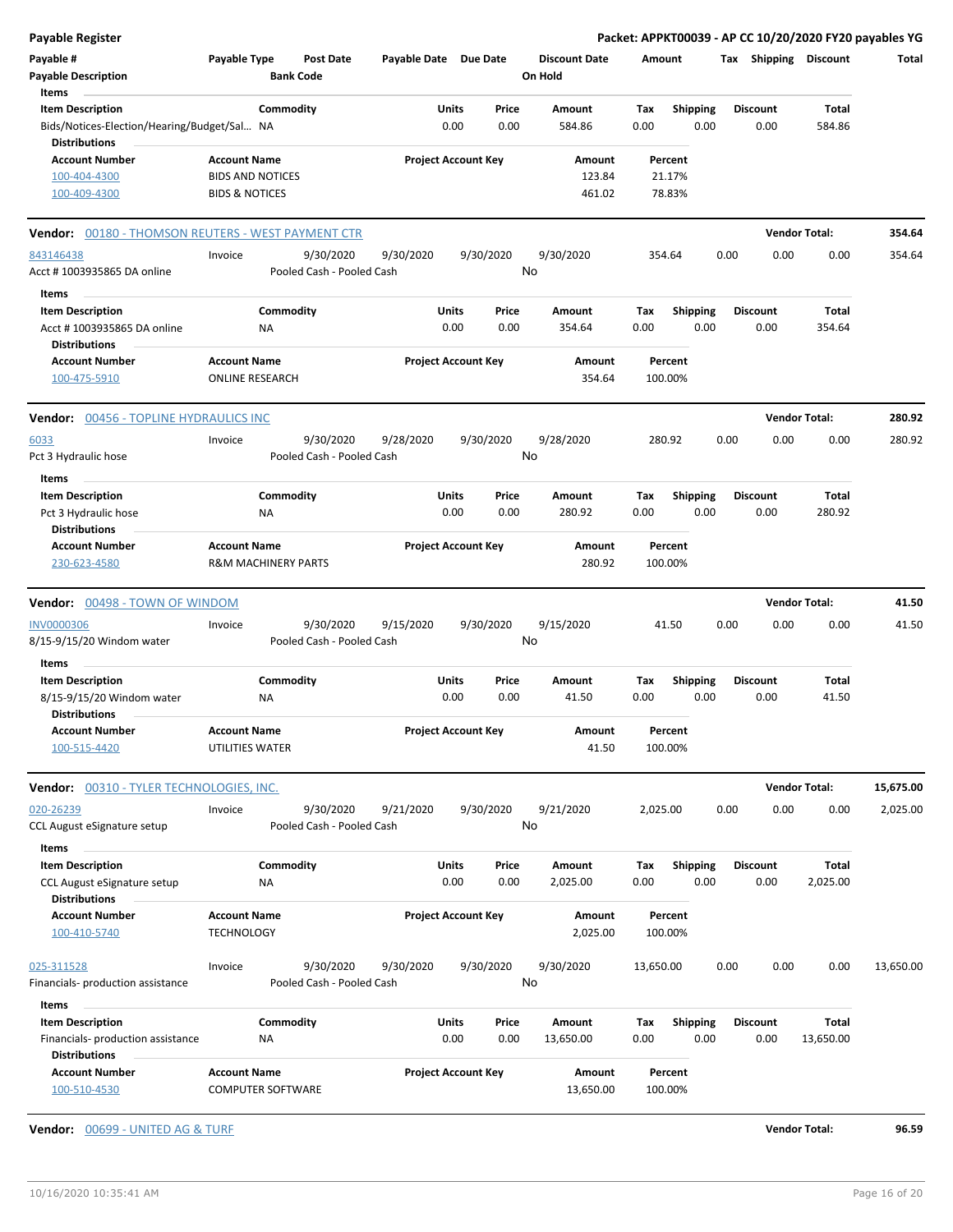| Total |
|-------|
|       |
|       |
| 96.59 |
|       |
|       |
|       |
|       |
|       |
|       |
|       |
| 28.98 |
| 28.98 |
|       |
|       |
|       |
|       |
|       |
|       |
|       |
|       |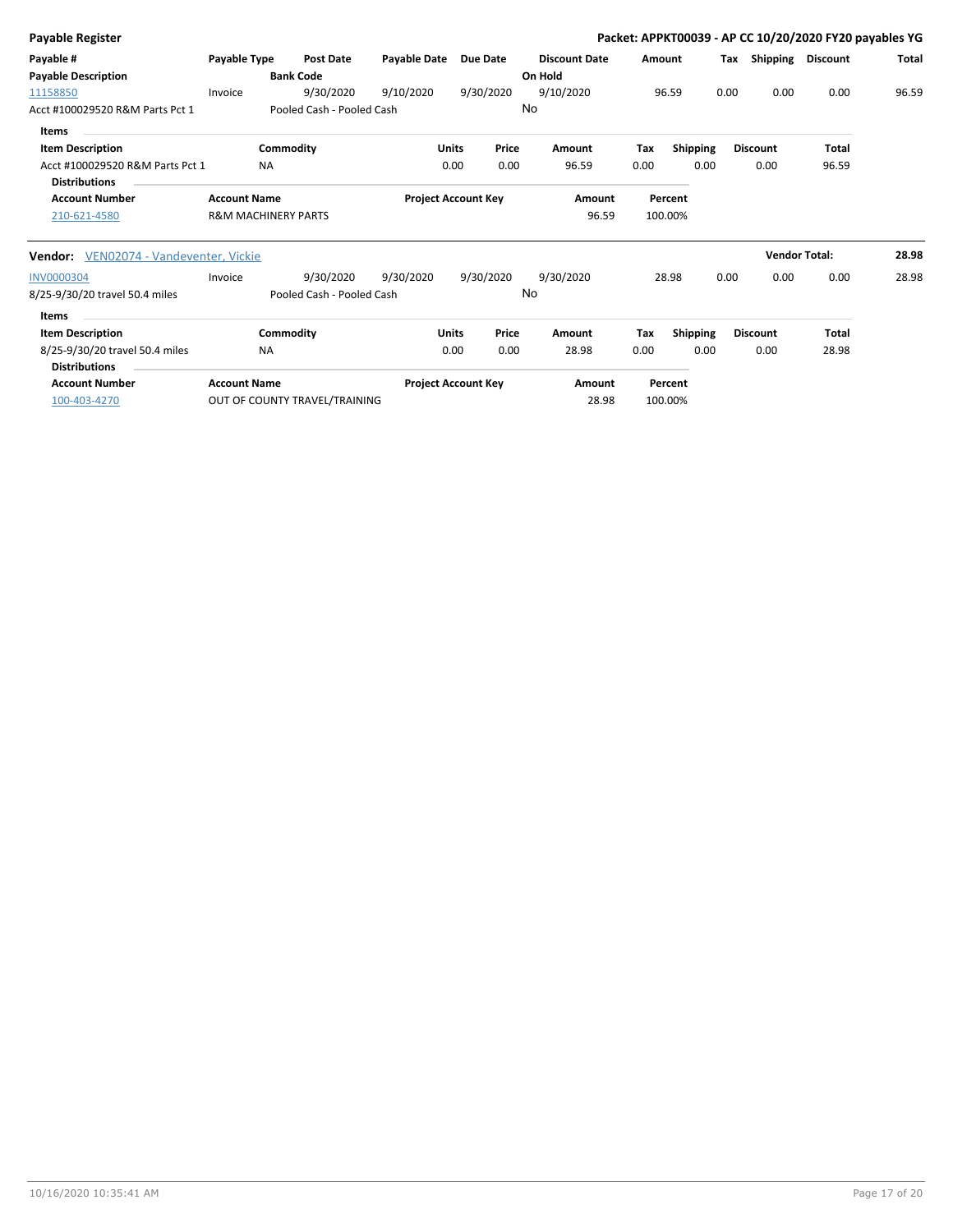## Payable Summary

| Type        | Count               | Gross      | Tax  | <b>Shipping</b> | <b>Discount</b> | Total      | <b>Manual Payment</b> | <b>Balance</b> |
|-------------|---------------------|------------|------|-----------------|-----------------|------------|-----------------------|----------------|
| Credit Memo |                     | $-18.00$   | 0.00 | 0.00            | 0.00            | $-18.00$   | 0.00                  | $-18.00$       |
| Invoice     | 90                  | 126,732.92 | 0.00 | 0.00            | 0.00            | 126,732.92 | 0.00                  | 126,732.92     |
|             | <b>Grand Total:</b> | 126,714.92 | 0.00 | 0.00            | 0.00            | 126,714.92 | 0.00                  | 126.714.92     |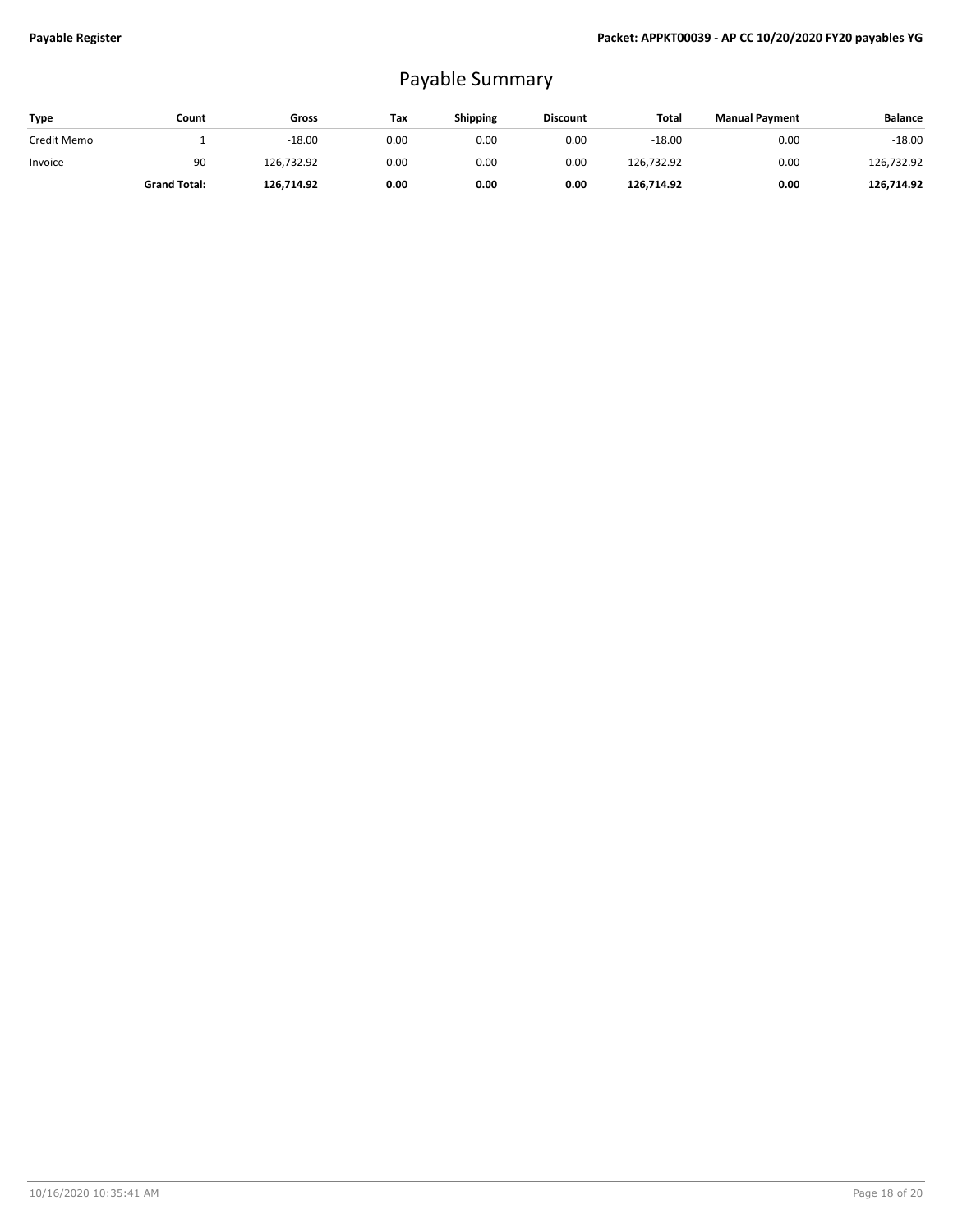## **Account Summary**

| Account                      | Name                                         |        | Amount             |
|------------------------------|----------------------------------------------|--------|--------------------|
| 100-403-4270                 | OUT OF COUNTY TRAVEL/TRAINING                |        | 28.98              |
| 100-404-4300                 | <b>BIDS AND NOTICES</b>                      |        | 123.84             |
| 100-409-3990                 | <b>CLAIMS SETTLEMENTS</b>                    |        | 4,039.00           |
| 100-409-4300                 | <b>BIDS &amp; NOTICES</b>                    |        | 461.02             |
| 100-409-4890                 | <b>COURT COSTS/ARREST FEES</b>               |        | 104.31             |
| 100-409-5740                 | <b>TECHNOLOGY</b>                            |        | 69.34              |
| 100-410-3150                 | <b>COPIER RENTAL</b>                         |        | 10.55              |
| 100-410-5740                 | <b>TECHNOLOGY</b>                            |        | 2,025.00           |
| 100-425-4660                 | <b>AUTOPSIES</b>                             |        | 606.25             |
| 100-435-4360                 | ATTORNEY FEES- CPS CASES                     |        | 7,892.25           |
| 100-435-4370                 | <b>ATTORNEY FEES</b>                         |        | 10,691.79          |
| 100-475-3150                 | <b>COPIER EXPENSE</b>                        |        | 11.94              |
| 100-475-5910                 | <b>ONLINE RESEARCH</b>                       |        | 738.64             |
| 100-499-3150                 | <b>COPIER EXPENSE</b>                        |        | 6.91               |
| 100-510-3150                 | <b>COPIER RENTAL</b>                         |        | 92.95              |
| 100-510-4530                 | <b>COMPUTER SOFTWARE</b>                     |        | 13,650.00          |
| 100-513-3150                 | <b>COPIER RENTAL</b>                         |        | 7.80               |
| 100-515-4420                 | UTILITIES WATER                              |        | 41.50              |
| 100-540-4170                 | <b>EMS SERVICE</b>                           |        | 45,000.00          |
| 100-551-5910                 | <b>ONLINE RESEARCH</b>                       |        | 50.00              |
| 100-555-4410                 | ANIMAL CONTROL OFFICER/SERVICES              |        | 211.00             |
| 100-560-3300                 | AUTO EXPENSE GAS & OIL<br>PRISONER TRANSPORT |        | 3,872.75<br>200.01 |
| 100-560-4280<br>100-560-4540 | R & M AUTOMOBILES                            |        | 192.13             |
| 100-565-4050                 | PRISONER MEDICAL                             |        | 225.00             |
| 100-590-3150                 | <b>COPIER RENTAL</b>                         |        | 1.81               |
| 100-591-4810                 | <b>DUES</b>                                  |        | 50.00              |
| 100-665-3150                 | <b>COPIER RENTAL</b>                         |        | 4.90               |
|                              |                                              | Total: | 90,409.67          |
|                              |                                              |        |                    |
| Account                      | Name                                         |        | Amount             |
|                              |                                              |        |                    |
| 123-403-5730                 | <b>ELECTION EQUIPMENT</b>                    | Total: | 900.00<br>900.00   |
|                              |                                              |        |                    |
|                              |                                              |        |                    |
| Account                      | Name                                         |        | Amount             |
| 127-403-4370                 | <b>DIGITAL IMAGING</b>                       |        | 7,900.05           |
|                              |                                              | Total: | 7,900.05           |
|                              |                                              |        |                    |
| Account                      | Name                                         |        | Amount             |
| 210-621-4210                 | <b>INTERNET</b>                              |        | 157.30             |
| 210-621-4570                 | <b>R&amp;M MACHINERY GAS &amp; OIL</b>       |        | 81.98              |
| 210-621-4580                 | <b>R&amp;M MACHINERY PARTS</b>               |        | 366.49             |
|                              |                                              | Total: | 605.77             |
|                              |                                              |        |                    |
| Account                      | Name                                         |        | Amount             |
| 220-622-3400                 | <b>SHOP SUPPLIES</b>                         |        | 124.49             |
| 220-622-3410                 | R&B MAT. ROCK & GRAVEL                       |        | 721.03             |
| 220-622-3950                 | UNIFORMS                                     |        | 324.51             |
| 220-622-4410                 | UTILITY GAS                                  |        | 63.30              |
| 220-622-4420                 | UTILITY WATER                                |        | 80.24              |
| 220-622-4570                 | R&M MACHINERY GAS & OIL                      |        | 2,634.88           |
| 220-622-4580                 | R&M MACHINERY PARTS                          |        | 257.92             |